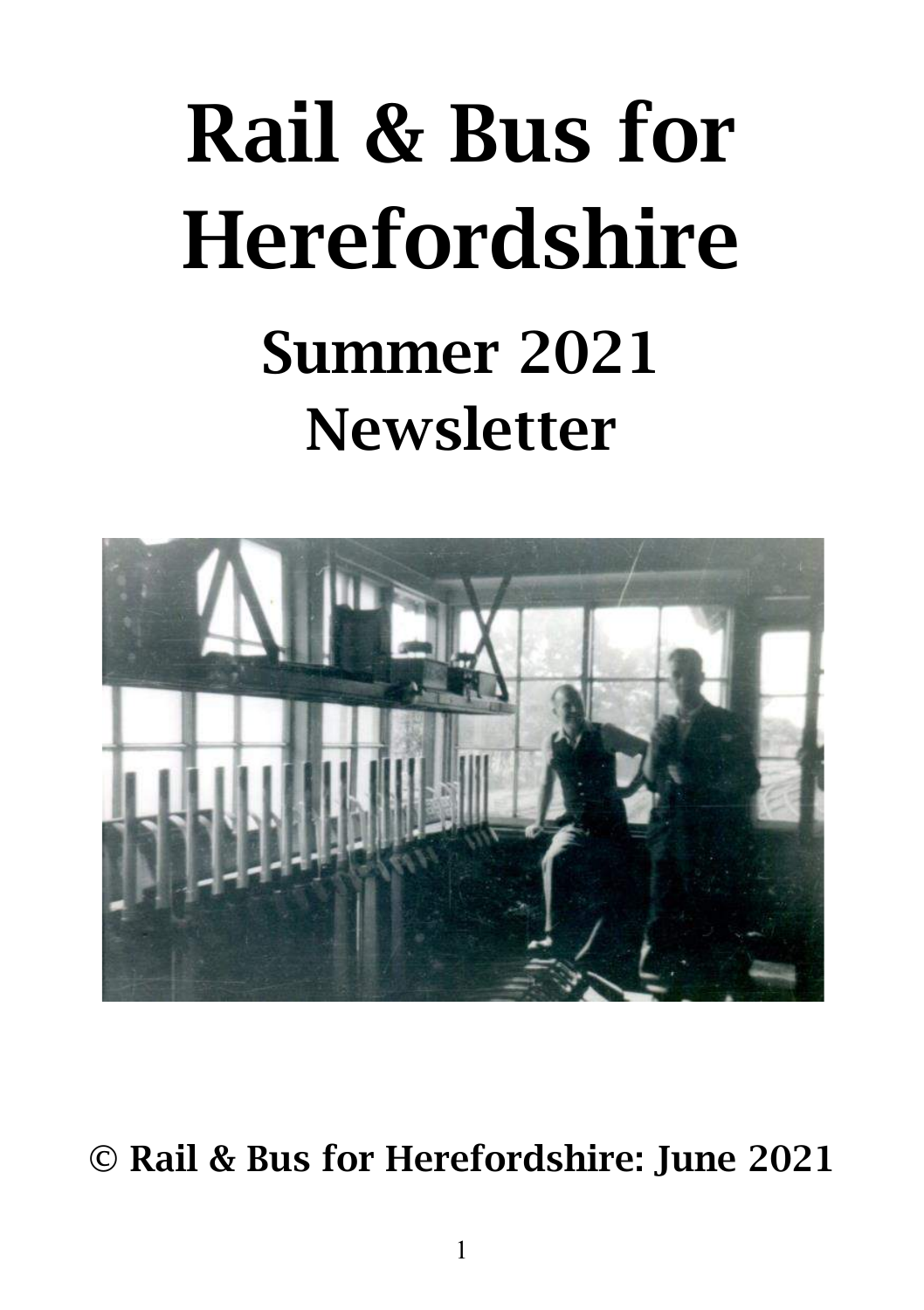#### **Where is the Signal Box?**

The image on the cover of the Spring Newsletter proved far too easy with many of you guessing it correctly as Pontrilas. So the image for this edition has gone to the opposite extreme of making it difficult. One clue; it is just across the border.

#### **Subscriptions**

If you have not paid for 2021-22 then please send a cheque for £8.00 to our Treasurer, Peter Gwatkin at 60 Broomy hill, Hereford, HR4 0LQ. We can only keep Rail & Bus for Herefordshire and the newsletter going with your help

#### **Annual General Meeting**

In 2020 we were fortunate to hold our AGM on 10 March, only about a week before Covid measures were introduced. Restrictions on public meetings have remained in place ever since and we were unable to hold 2021's AGM during March or April as usual. We were hoping to hold it in late July, but further postponement of the lifting of restrictions has meant that we cannot yet set a date or book a venue with any confidence. In the expectation that all Covid restrictions will be lifted within four weeks, we sincerely hope that the next newsletter can carry an announcement that the 2021 AGM will be held in October.

#### **Mike Ledlie made Honorary Member**

RBfH has decided to invite Dr Mike Ledlie to be an honorary member of the organisation given his exemplary work as secretary to the organisation from 2011 to 2016. Not only did Mike ensure that all business was conducted and reported properly he also offered up his family home for committee meetings. His commitment was second to none and helped the organisation to gain influence during that period. He also was very hands-on, including leafletting the whole of Hay-on-Wye himself to encourage use of the Hay Ho! bus.

Mike has since written several walking books including one featuring Herefordshire Walks Around Hereford and Leominster. The walks, as you might expect, are all accessible by bus or train and Mike continues to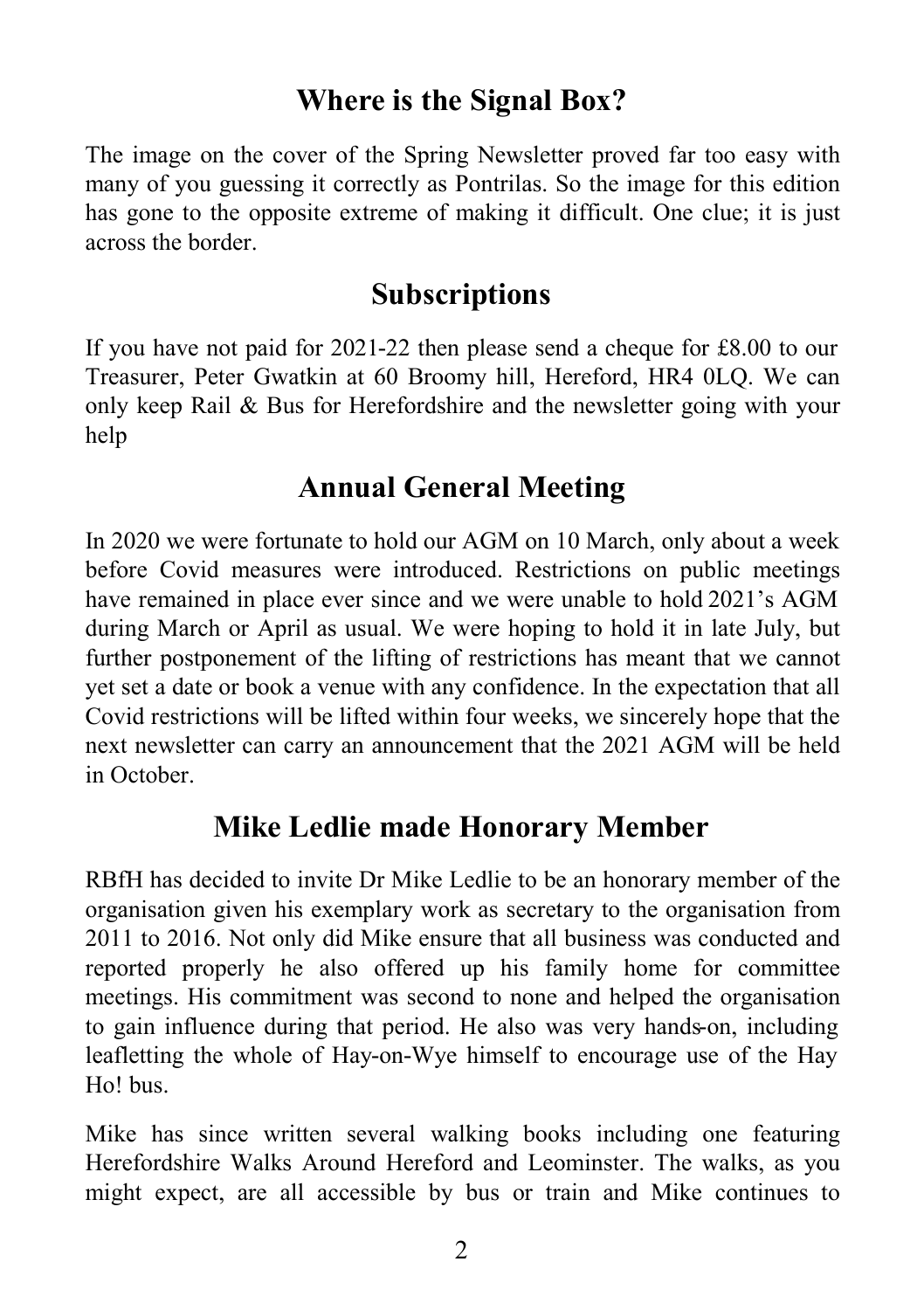champion walks using public transport in association with Rail Ramblers (Mid Wales and Marches).

#### **In this Edition**

**Editorial**

**Great British Railways: An Overview** 

**Great British Railways: A commentary**

**Changes to the Network Rail Structure**

**Wales Transport Strategy 2021**

**Three Artists & a Railway Station**

**Sargeant's Launch New Bus Service in Hereford**

**Bus Service Improvement Plan**

**Electric Buses are Coming to Town**

**Kington Calls for Evening & Sunday Buses**

**The Transport Hub**

**Traws Cymru: A Bus success Story**

**From the Archives: The building of Ledbury Viaduct**

**From the Archives: Bromyard Omnibus**

**Tales from the embankment. Mike Hart provides an update on rail movements at Ledbury**

**Much Optimism in the Vale of Ewyas**

# **Support your bus and rail services**

**Support Rail & Bus for Herefordshire**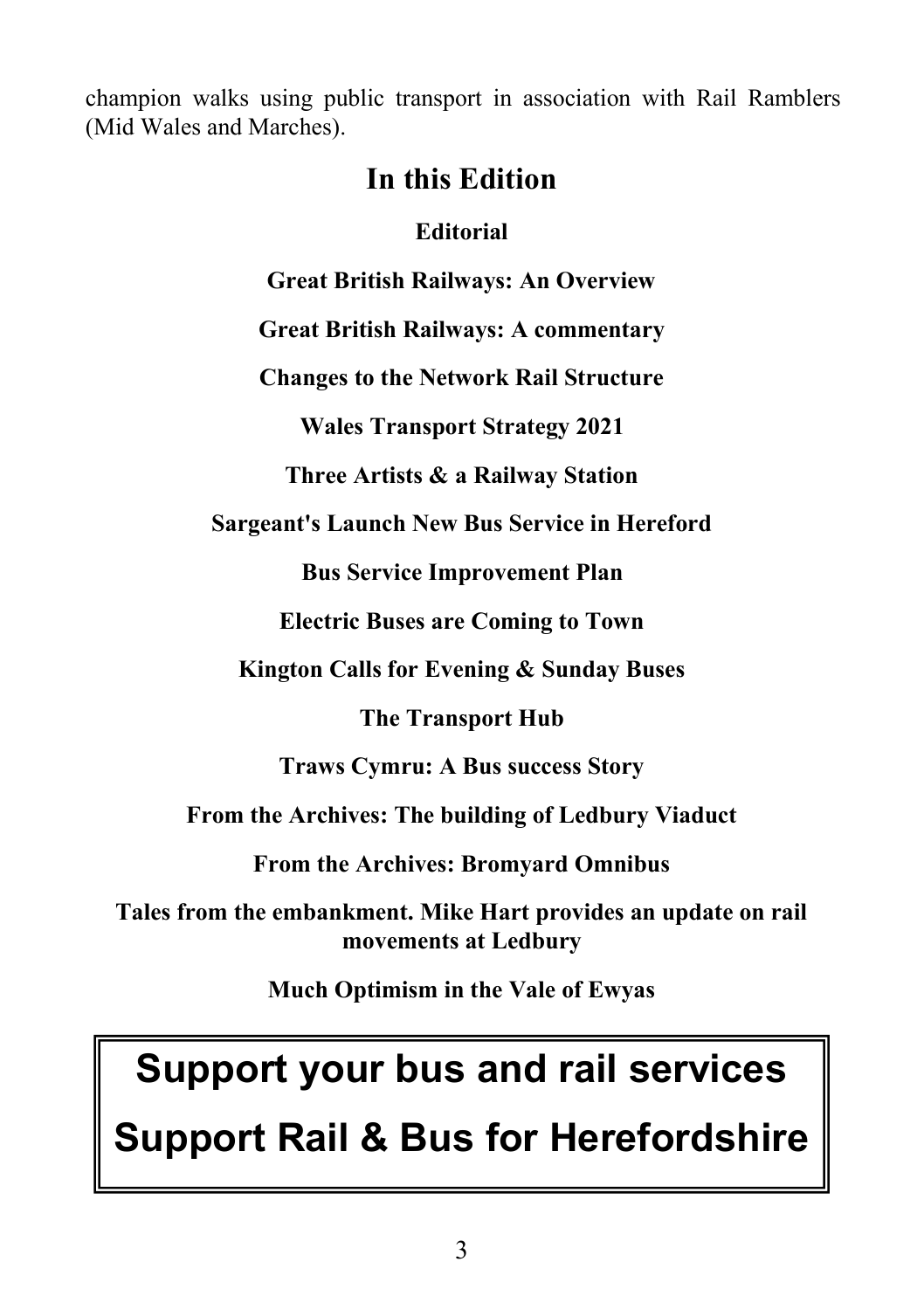#### **From the Editor**

Despite Covid 19 and lockdowns 2021 is proving to be a busy year on the public transport scene. Government announcements on public transport have been arriving thick and fast. Determined to make an impact and reform the way our buses and trains are financed, managed and planned we have seen the emergence of 'Bus Back Better' and 'Great British Railways'. A number of articles in this edition of the newsletter deals with these.

Passengers are returning to both buses and trains which is very encouraging. However, it is somewhat doubtful if they will ever return to pre Covid levels. Changes in the way we work, shop and take our leisure have impacted greatly on public transport. This in itself has prompted the government to undertake an ambitious review of the structure of the public transport industry.

Working from home has reduced the need to commute. The huge increase in online shopping has dented once frequent trips to town centres. However, as a corollary, perhaps the leisure market for trips by public transport will show an increase as foreign travel has been severely reduced and the word 'station' has come into vogue.

Whatever the trends the public transport industry has a great challenge ahead of it. That challenge focuses on the need for innovation, adapting to a changed market situation and a far better public relations strategy aimed at making the journey by bus and train attractive, clean, efficient with seamless interchanges between services.

I have no doubt the public transport industry will adapt. Dynamic and innovative management in conjunction with local authority and central government partnerships provide the key.

#### **Back to the Future – A Very Brief Overview of the Williams/Shapps 'Plan for Rail'**

*RBfH Committee member John Eden provides an overview.*

The much-anticipated Williams/Shapps 'Plan for Rail' – the first 'Root and Branch' review of the rail industry for many years – was published as a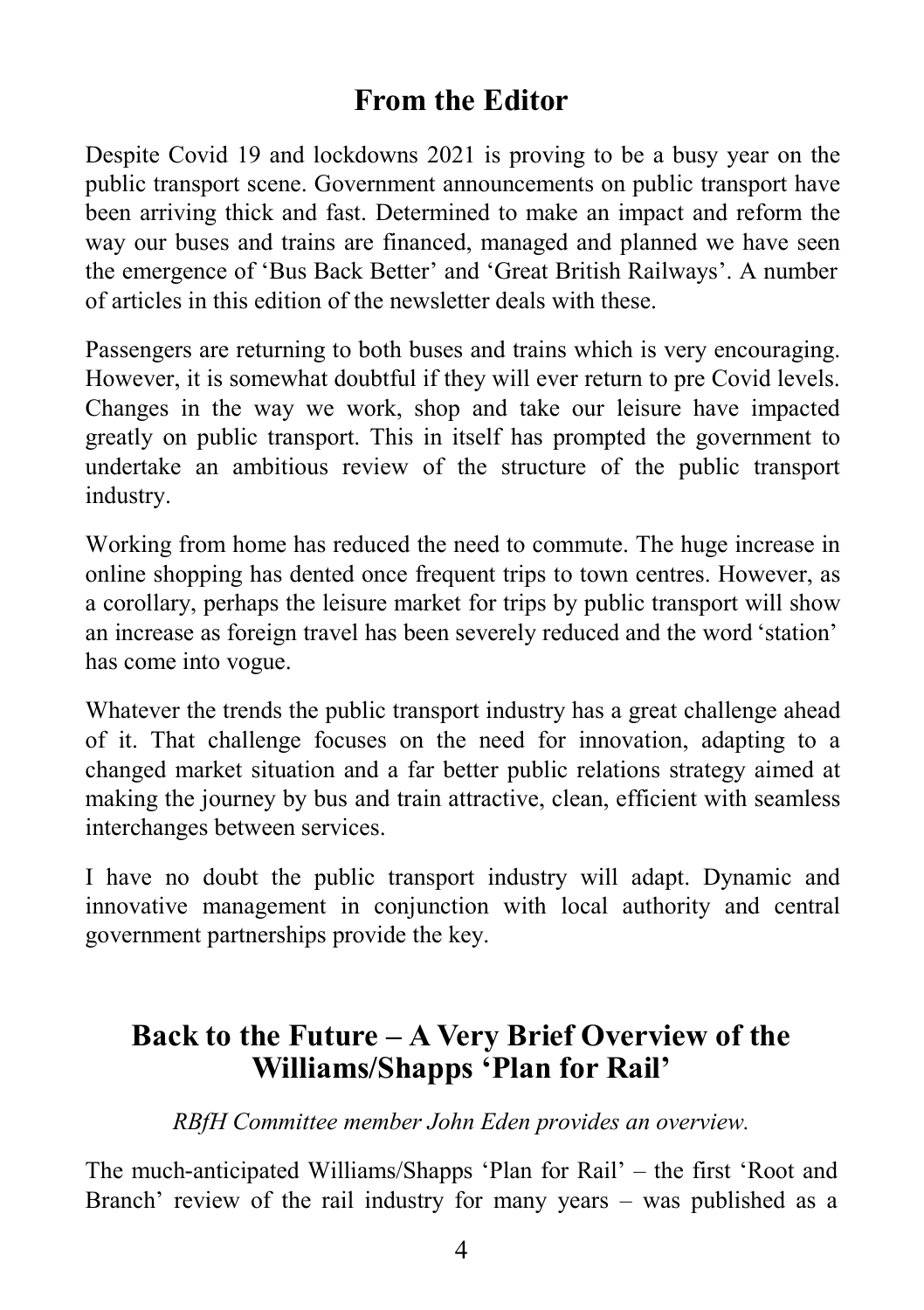White Paper on May  $20^{th}$  2021, as a mere 112 page 'taster' with more detail to follow. The document is a reaction to the 2018 timetable failure, and no doubt further informed by industrial unrest and franchise operating difficulties in recent years. It is generally accepted that fragmentation of the rail industry has not been particularly successful, with franchise failure, service standards falling to meet key performance targets, a confusing fares structure and a flourishing mini-industry to deflect/direct blame when things go wrong, with the passenger being very much the bottom of the order of priorities. Advocates of privatisation promised improvement and competition which have not been experienced by passengers, especially where one operator lines persisted – such as the Marches line – the result is monopoly replacing monopoly with no competition to drive standards up and fares down.

Upon reading much of the report and comment from union, industry and legal parties, it is clear this is not another Beeching of Serpell – it is not driven primarily by a need to manage down the burden of debt on the Exchequer, but rather to see railways as a core part of a flourishing, diverse, economy. This is best attempted by having a strategic 'guiding mind, which is to be expressed through an arms length public body: 'Great British Railways'. GBR will have a thirty-year strategy and five-year business plans, which should give a degree of consistency and confidence from operators and passengers. The first strategic plan has been commissioned to be ready by 2022……

The Williams/Shapps report can be distilled into seven promises, ten key outcomes and sixty-two commitments. Space precludes the exploration of all the commitments. The seven promises are:

- Bring the railways back together, delivering more punctual and reliable services
- Make the railways easier to use
- Rebuild public transport after the pandemic
- Maintain safe, secure railways for all
- Keep the best elements of the private sector that have helped to drive growth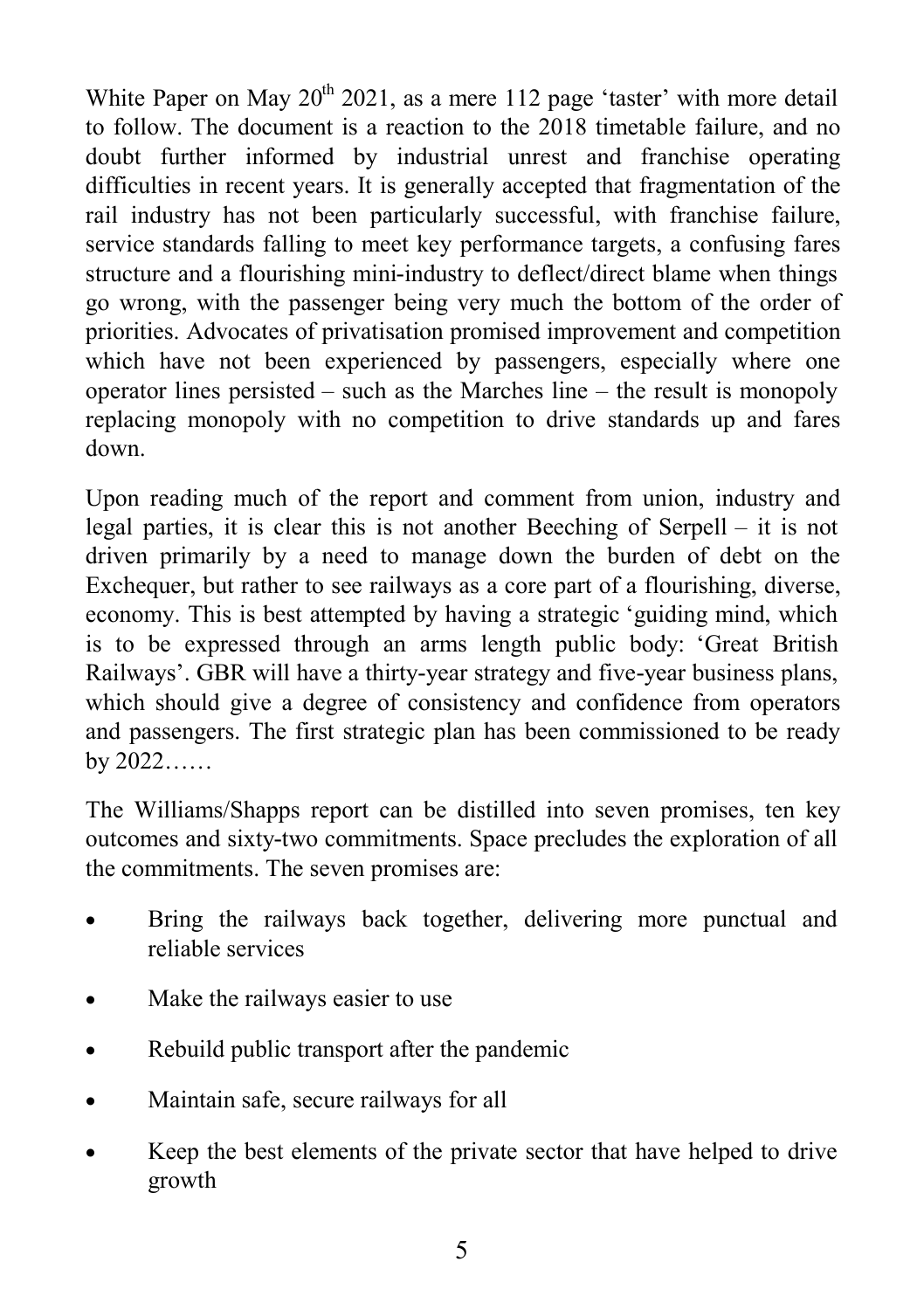- Make the railways more efficient
- Grow not shrink the network

There is not much to disagree with here – so far......

In terms of the outcomes, the ten are: (the italics are my comments)

- A modern passenger experience *(words such as this irritate me as much as the student experience: what does it mean?)*
- A retail revolution *(what does this mean?)*
- New ways of working with the private sector *(but what is really in it for them?)*
- Economic recovery and financially sustainable railways
- Greater control for local people and places *(this sounds good but can it really happen?)*
- Cleaner, greener, railways
- Bold new opportunities for rail freight
- Increased speed of delivery and enhancements
- Skilled, innovative workforce *(were rail staff consulted when this study was undertaken?)*
- Simple industry structure *(passengers and the public generally do not know who is in charge)*

Much of the thinking has been influenced by transport systems managed by a single authority, the obvious example being Transport for London and the improved coordination and integration of services as well as a consistent offer to the passenger. The ticketing reforms in the report are not as far reaching as might have been anticipated, however it is understood the Treasury wants to monitor past pandemic travel behaviour before committing to more ambitious change.

In summary, the public must demand the 'Plan for Rail' delivers the promises made and the outcomes secured; must press government to regard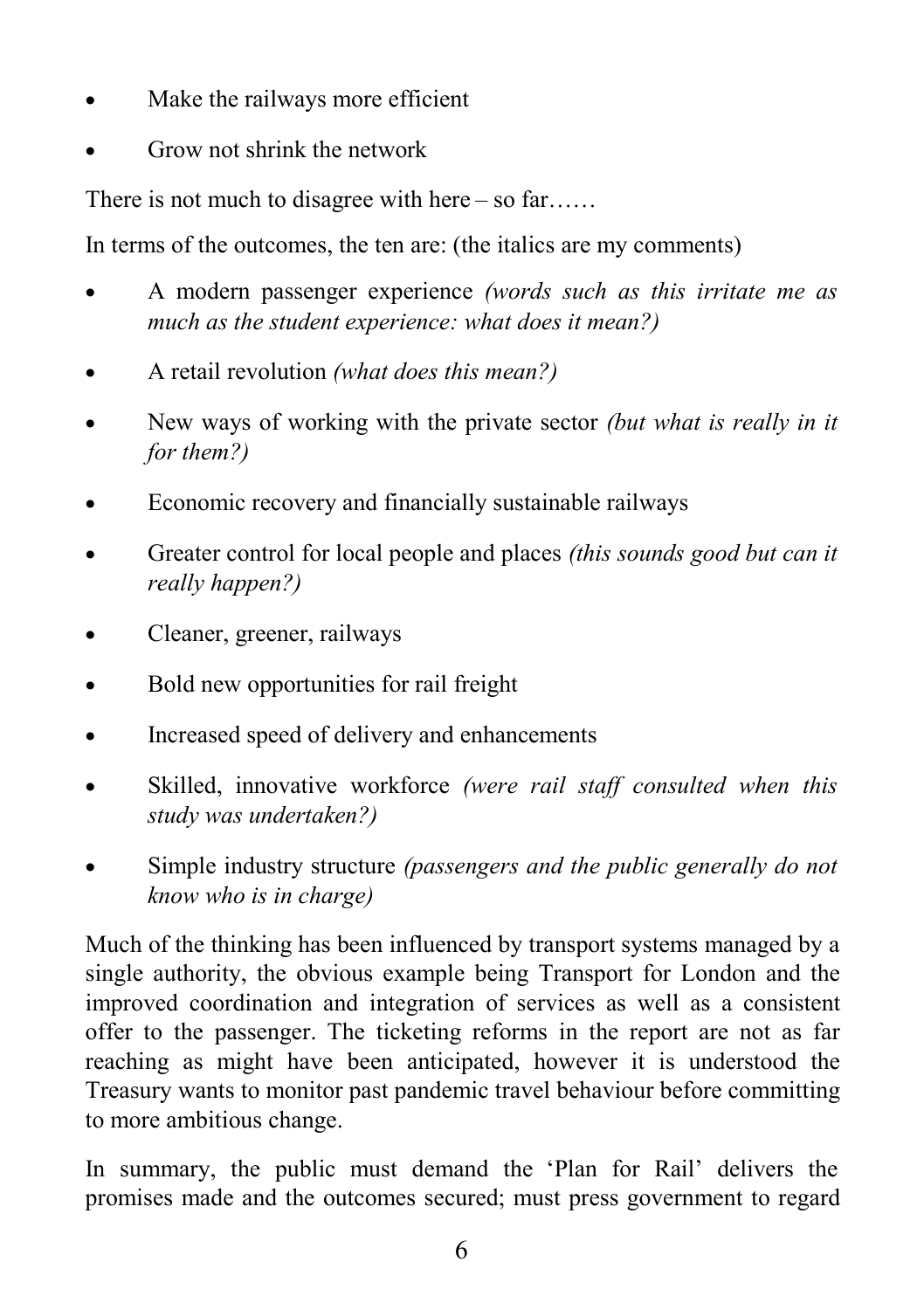railways as critical infrastructure and not political football. Perhaps more complicated is the challenge of enmeshing this strategy with the devolved administrations.

#### **Some Comments on the Williams/Shapps 'Plan for Rail'**

#### *RBfH Member Nick Jones gathers some comment on the plan*

Though he failed to explain why it had taken the government 18 months to publish the Williams Review, Transport Secretary Grant Shapps opined that "Britain's rail passengers have been failed by years of fragmentation, confusion and overcomplication," omitting to mention the regular aboveaverage annual hike in rail fares which were nodded through. Former British Airways boss Keith Williams was handed the poisoned chalice by Chris Grayling, following the 2018 timetable chaos.

Labour's Jim McMahon said the review raised more questions than it answered. "It is yet another example of ministers talking a good game, with very little substance underneath." The RMT felt the review was "a lost opportunity to make a clean break" and ASLEF was deeply suspicious that "with capacity falling through the floor and a £2.9bn revenue shortfall, the government will use the Williams Review to justify cuts in services."

Bristol-based Campaign for Better Transport welcomed the plan's focus on passengers, simpler fares and contactless ticketing, cautioning: "…the devil will be in the detailing. Will 'flexible season tickets' – so sorely needed to encourage commuters back onto trains – offer a decent discount? And will the very welcome commitment to grow the rail network be backed by proper funding, so that disconnected communities can access the opportunities that rail brings?"

Transport Focus, successor to the independent passenger watchdog originally created by David Cameron's government, gave this predictably anodyne response to the Williams-Shapps Review: "Passengers will welcome this move towards a more accountable and joined up (sic) railway. Ultimately what they will care about is whether rail is the best option for them; if it is reliable, efficient and good value."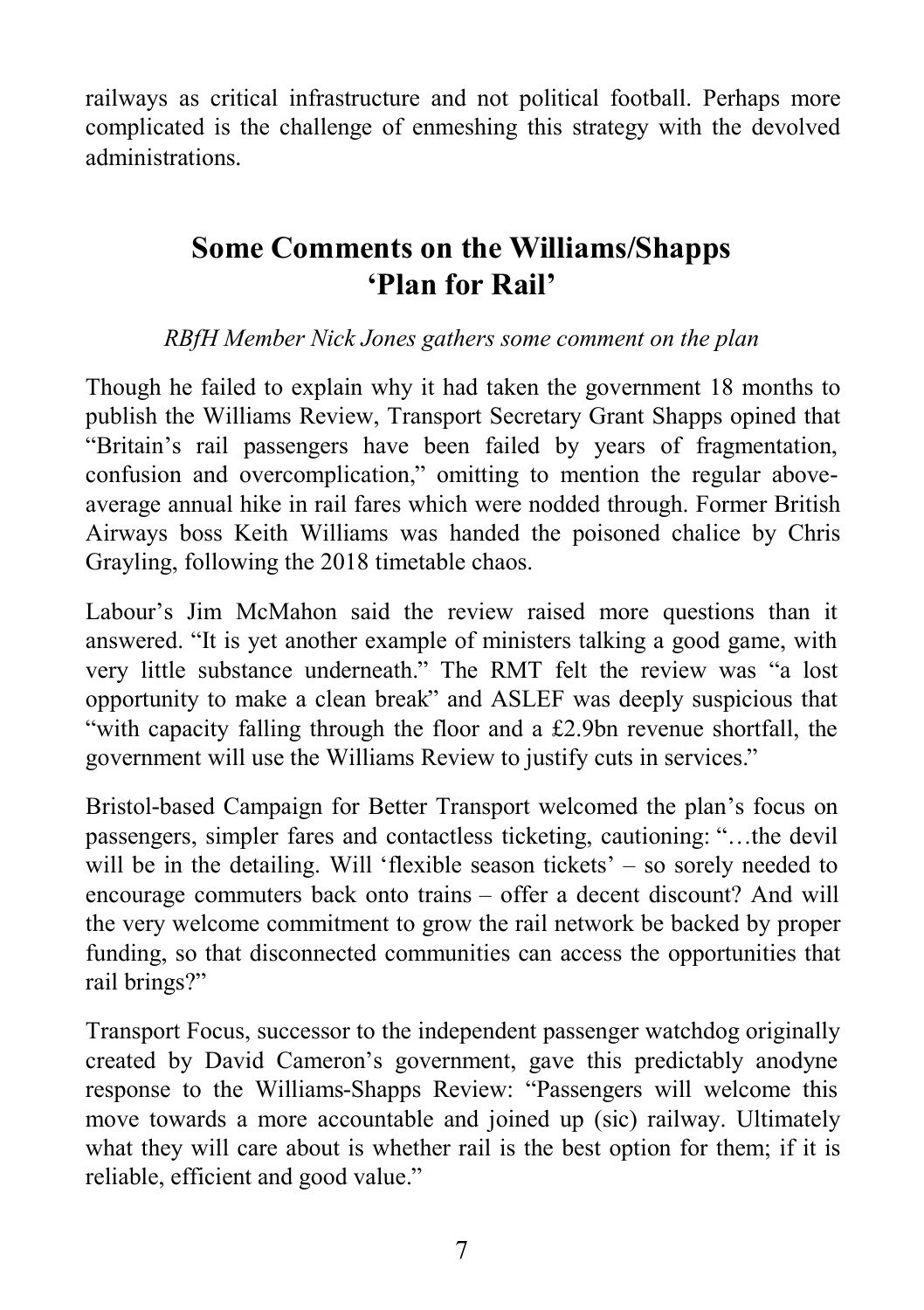Simon Jenkins, writing in the Guardian, considers "Britain's new GBR railway faces two titanic headaches: managing a possibly longterm slump in passengers, and watching its investment eaten alive by HS2."

But it seems the biggest bone of contention is likely to be the new rail network's rebranded title – Great British Railways – with the Scottish Government (which plans to nationalise all its rail routes by March 2022) accusing Westminster of failing to respect devolved control of the railways in Scotland.

#### *Nick reserves the last comment for the new name.*

The old American saying "If it ain't bust, don't fix it" seems remarkably apposite in the case of the proposed name change from British Rail to Great British Railways. British Rail - to quote another old sore - does what it says on the tin, while Great British Railways sounds like the title of a train spotters anthology or a new TV series by Michael Portillo.



*Is this going to be the new logo?*

Doubtless the new name proposed in the Williams-Shapps review was dreamed up by a panel of highly paid re-branding consultants. But re-branding is fraught with costly pitfalls, as Gap, Mastercard, Tropicana fruit drinks and the mighty Pepsi empire will confirm: the latter had to stump up \$1-million for a 5-month re-design exercise that loyal customers loathed. An epic UK disaster was when the mighty Royal Mail inexplicably decided to re-brand itself Consignia (meaning 'Left Luggage

Office' in Spanish!). The new name survived for just 15 months.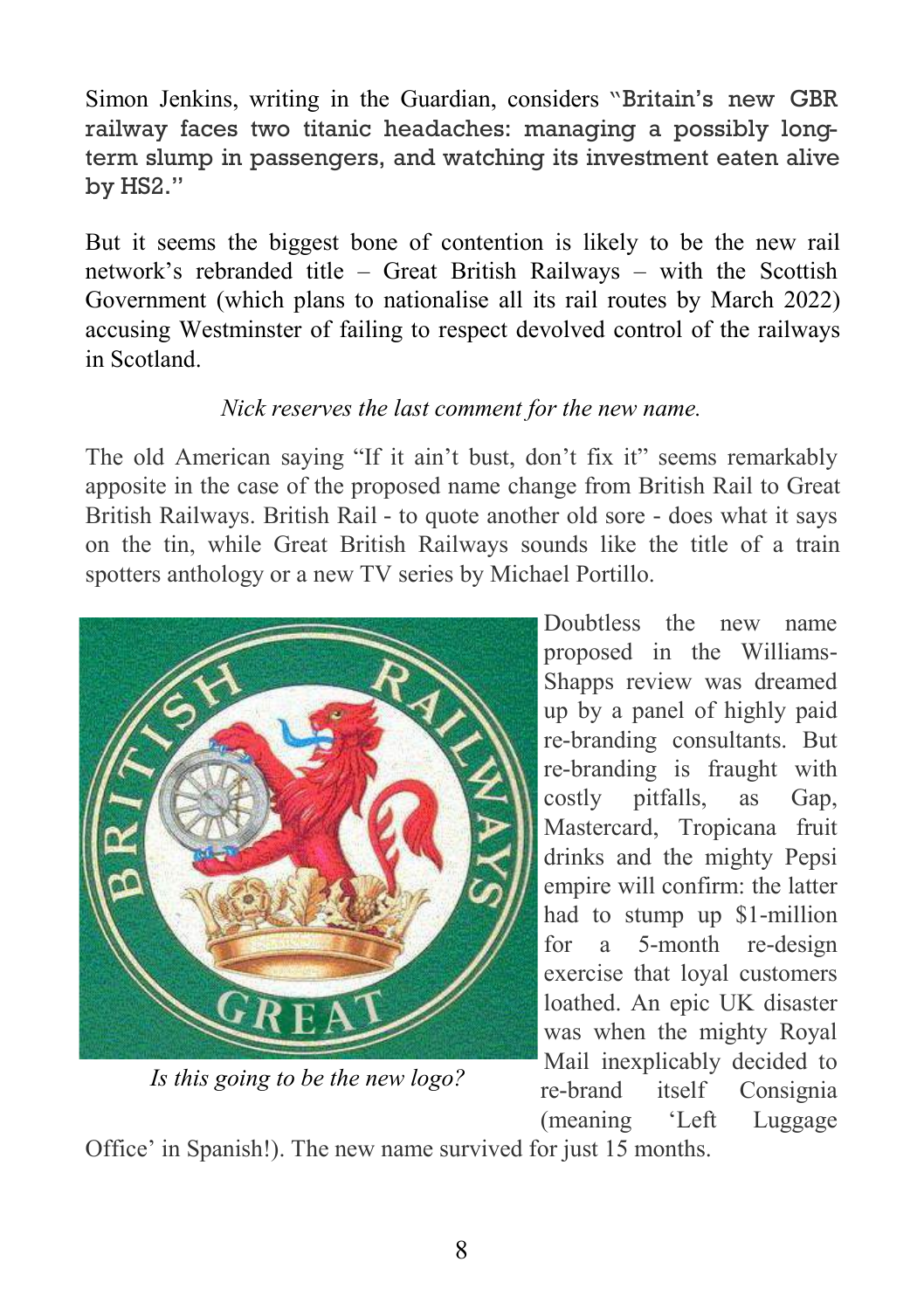#### **Changes to the Network Rail Structure**

If ever there was an organisation plagued with frequent changes, it is Network Rail. The latest change sees the Worcester area moved from the Western sector to the Central sector. This means infrastructure and development on the Worcester-Hereford line is now controlled by Birmingham although that is unlikely to accelerate the doubling of the line.

#### **Wales Transport Strategy 2021**

The publication of this strategy by the Welsh Government marks an important point in the development of rail services in Wales. Most important is that the strategy covers Wales as a separate nation. From a railway point of view this is highly significant as there is no mention of rail in the Borders which comes under the Wales & Borders franchise as an agency agreement with the Department of Transport.

Clearly the Welsh Government recognise that the Marches Line is a Department for Transport Responsibility as it caters for English passengers. The Welsh government therefore view the Marches Line mostly as part of the development of a high-quality fast service between South Wales and the North West. This is demonstrated by their intention to introduce from December 2022 a two or three hourly service of five coach mark IV locomotive hauled trains to Manchester on the route.

This is in line with speeding up the Manchester service and echoes a longer term economic and social strategy to strengthen links between the North West and South Wales rather than with London and the South East. The vision of a Western Britain economic unit is beginning to emerge.

Such quality trains on the route with improved overall timings, increased capacity, comfort, and possibly with good catering facilities does however beg the question of what happens to the smaller stations on the route. Hereford, Ludlow and Shrewsbury are long distance traffic generators but the smaller stations cater mostly for local traffic, including large volumes of students between the colleges at Hereford, Ludlow and Shrewsbury.

Undoubtedly the Welsh Government views local traffic as a responsibility of the Department for Transport. What happens when the franchise system is buried and the new regime of Great British Railways and the rail services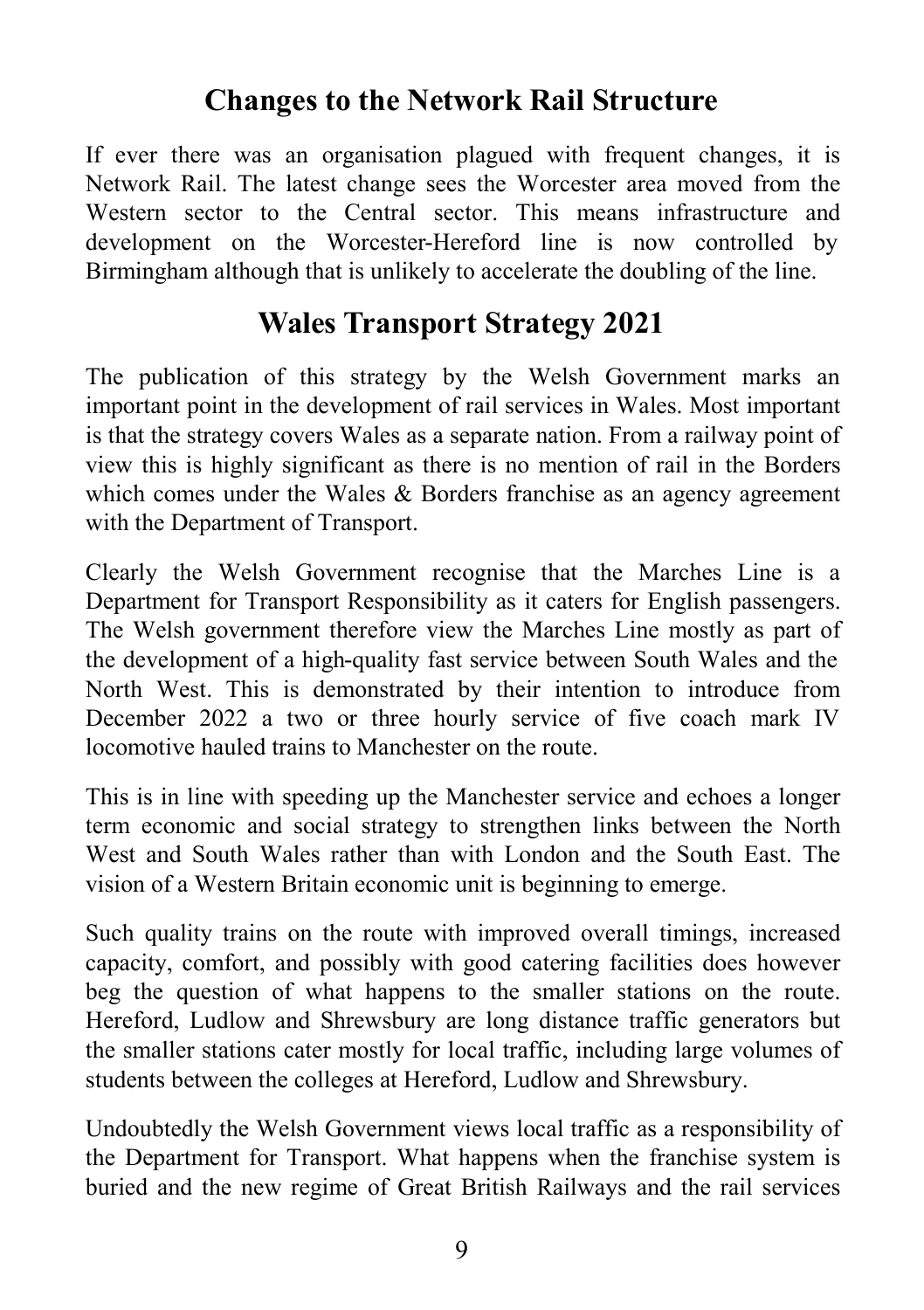contracted to the English Government comes into existence has yet to be sorted. The Wales & Borders railways have been nationalised by the Welsh Government and are managed by Transport for Wales with Keolis Amey contracted to run it. Any attempt to bring Welsh Railways back into a Great British Railways scheme of things will be met with fierce opposition from Cardiff.

In a Welsh Government Statement on Westminster's Union Connectivity Review, Ken Skates, AM for Economy and Transport made this perfectly clear with the statement: *I made clear that we would support a review where it leads to the UK Government adequately funding its existing responsibilities to Wales in areas such as rail infrastructure and aviation. However, this Government will not support any review which seeks to weaken or trample over the existing devolution settlement.* 

Where this leaves the development of the Marches Line for the benefit of both Welsh and English passengers is now in the lap of the gods.



#### **Three Artists & a Railway Station**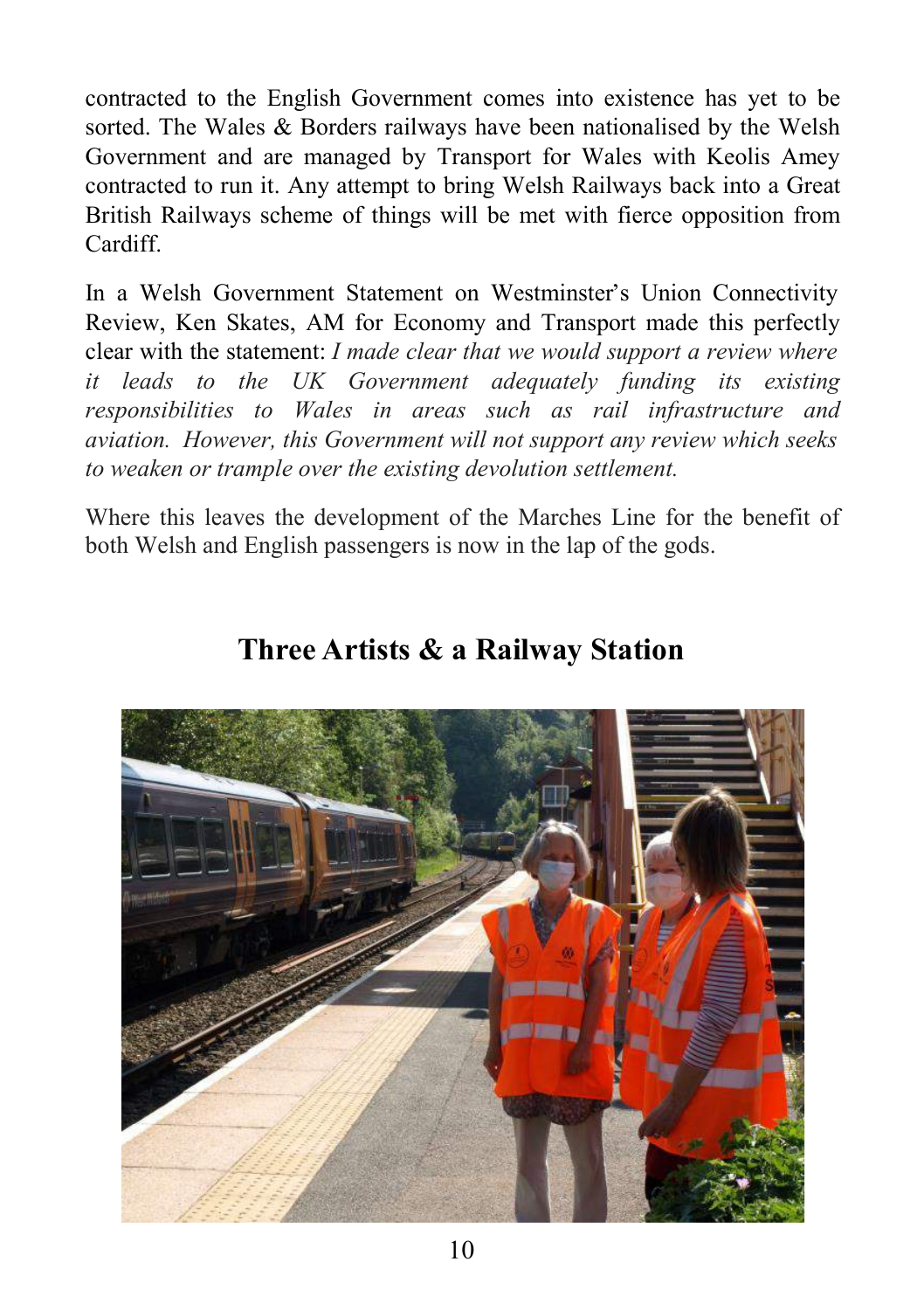Ledbury railway station is set to become a showpiece for local art. Three talented female artists from the town, Caroline Owen-Thomas, Cheryl Davies and Jeanette McCulloch, are preparing a new art display advertising the heritage buildings of Ledbury. The display, in three sections will comprise calligraphic script describing the buildings, paintings and drawings of the buildings together with a location map and calligraphic script documenting the coming of the railway including a number of archive photographs. The display will be housed in a three bay glazed cabinet.

The project is being funded by West Midlands Railway under their 'Your Community, Your Fund' scheme with the generous assistance of Ledbury Town Council and Ledbury Civic Society. The project is being managed by Gareth Calan Davies of Ledbury under the aegis of Rail & Bus for Herefordshire.

Fay Easton, Head of Community & Stakeholder at West Midlands Railway, is keen to firmly promote Ledbury on the West Midlands Rail Map. This project will complement the work undertaken by Ledbury Poetry Festival, making Ledbury the art and poetry place to visit by train.

The project is expected to be completed by early autumn.

Contacts:

Gareth Calan Davies at ghal@btinternet.com (tel: 01531 633594)

Fay Easton at Fay.Easton@wmtrains.co.uk

#### **Sargeants Launch New Bus Services in Hereford**

RBfH Committee Member Les Lumsdon reports.

Bus A to Tupsley and Bus B to Bobblestock were launched by Sargeants in the first week of June. Natalie Amos, Transport Manager explains why… "We had done some research and found there were some missing links in the city and also the main shopping areas of Hereford are spread out: town, Holmer Road and Bobblestock, for example. We wanted to join them together for people to have access to these. Also the new medical which is now a big part of the community is important and we wanted to give people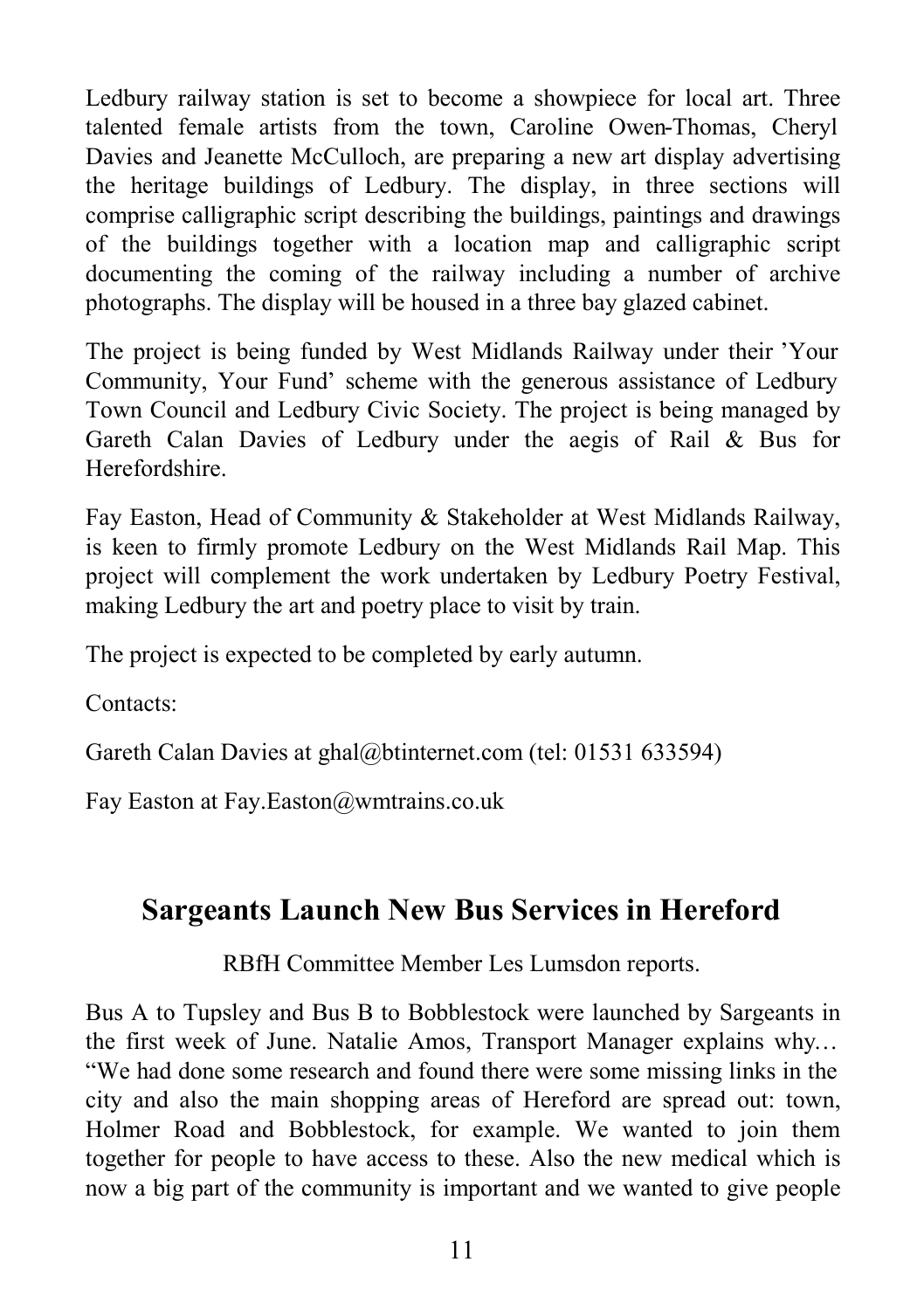easy access"

The services operate every half hour between 0800 and 1730 on Route B and 0840 to 1710 on Route A, both operating from the City Bus Station. The fares are on a 1234 rate for the services ranging from £1 single trip to £4 daily ticket, plus a Weekly ticket  $(a)$  £14 pounds which is value for money and can be used across both A & B routes. The child's fare is  $\frac{3}{4}$  the price of an adult ticket (to the nearest 5p) and a daily child ticket is £3.

Several members of RBfH have taken a ride on the services; drivers are friendly, ticket range simple and buses comfortable and so far reliable despite traffic congestion. However, we wonder if these services will abstract from the existing services operated by Yeomans Canyon Travel and is that really what passengers want? It is also a pity that Sargeants cannot extend into the evenings and certainly on Thursday, Friday and Saturdays and why not operate on other Bank Holidays than Good Friday as Hereford, like many other cities, will be focussing on events and experiences rather than just shopping.

We'll leave the last word to Natalie:



"We want to provide a superior service to our customers and give them what they need, we are very much looking at new ideas and routes and what we can do to expand."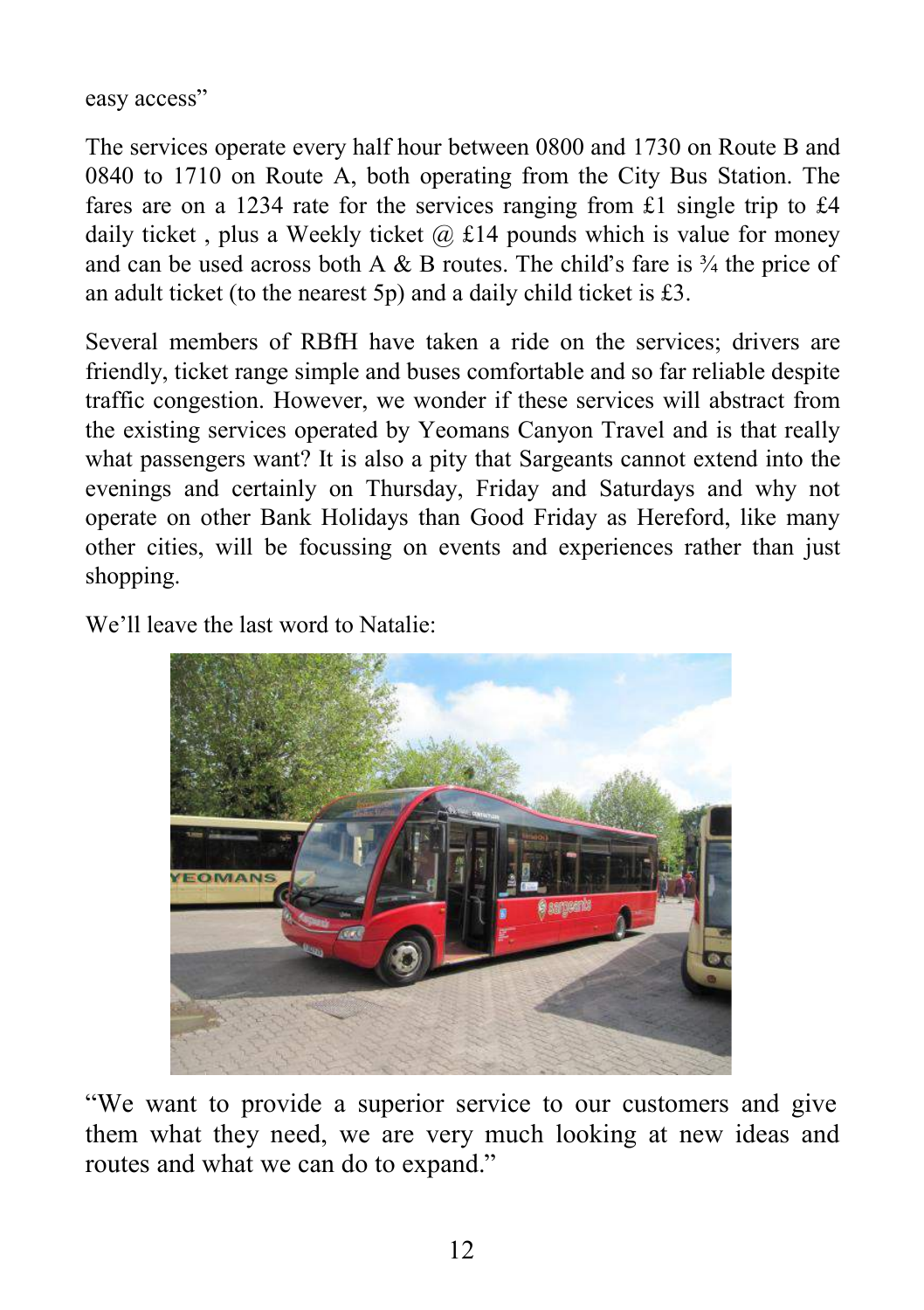#### **Bus Service Improvement Plan**

*RBfH Committee member Les Lumsdon reports*

Rail & Bus for Herefordshire has written to all County councillors, parish and town councils regarding our aspirations for an improved bus network. This is in anticipation of the local authority taking up the challenges presented in the Government Strategy Bus Back Better. As noted in a previous edition, Herefordshire has to agree enhanced partnerships with bus operators by the end of this month and then develop a Bus Services Improvement Plan by the end of October, 2021.

In order to help the authority to bring this together a consultancy has been engaged although no announcement has been made to date. We sincerely hope that this company will engage with passengers. That is when we hope to present our ideas in full. In the meantime, we welcome any further comments from members as to their expectations and wish list for an improved bus network.

Our initial response is available on the RBfH website rbfh.org.uk

Take a look.

#### **Electric Buses are coming to Town**

*Chairman Will Frecknall reports on success.*

In the January 2021 newsletter we were pleased to report that Rail and Bus had been invited, through Hereford Green Networks, to contribute a 'Connectivity 'element to Hereford's Stronger Towns Fund Investment Plan. An independent Towns Fund Board, backed by Herefordshire Council and comprising representatives from the public, private and voluntary sectors, has been established to lead this work locally. We reported that a successful bid could yield up to £25 million for regeneration projects in Hereford, creating new jobs, training local people and boosting growth.

A small team put together a scheme for an electric bus service to be known as Hereford City Zipper. We worked closely with the City Council in preparing the bid.

On 11 June we were excited to receive a Press Release from Hereford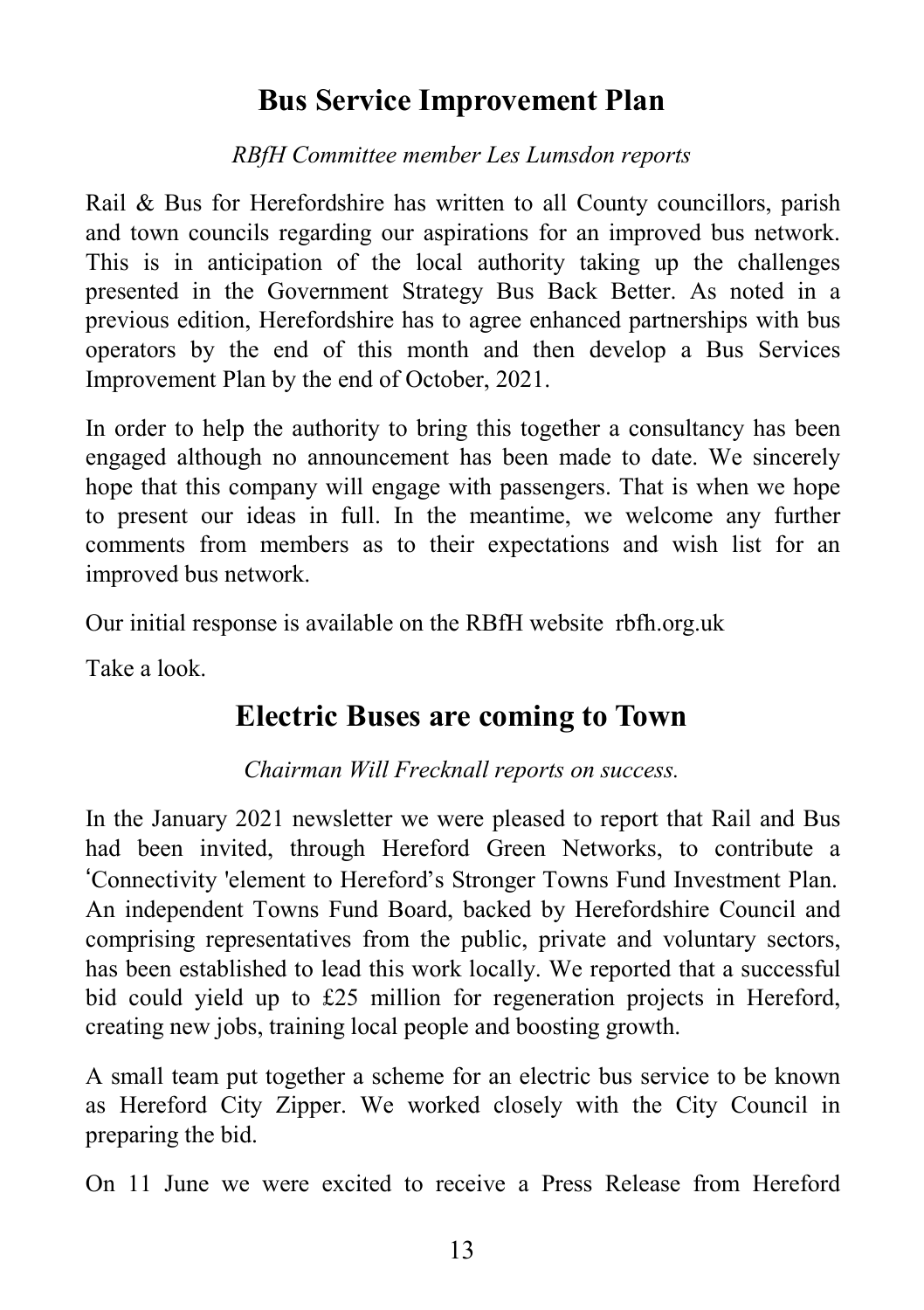Stronger Towns Board announcing that they had been awarded of £22.4 million, little short of the full bid sum. So provided the Zipper forms part of the final package (surely a formality given its prominence in the press release) then the hard work of working up all the detail will begin.

There are some big issues to be addressed in delivering this project and it represents a major commitment for Rail and Bus. We are fortunate in having a number of experts to call upon and we relish the challenge.

# **Hereford Transport Hub**

#### *RBfH Chairman Will Frecknall reports*

Despite my relatively upbeat assessment in the Spring newsletter, and some ongoing contact with Herefordshire Council, I am unable to report any tangible progress on the delivery of this important project.

*Meanwhile RBfH member Nick Jones has discovered a futuristic hub in Sweden.*



His comment is *'Now that is what I call a hub'!* 

Hereford's hub however is likely to be a far more modest affair!

Hereford City's bus services need a radical revision and update with better, modern vehicles, improved frequencies, bus priority, good bus stop infrastructure, better information and new routes along with the much promised transport hub at the station. Let us hope Herefordshire Council's new Hereford Transport Strategy will deliver all this.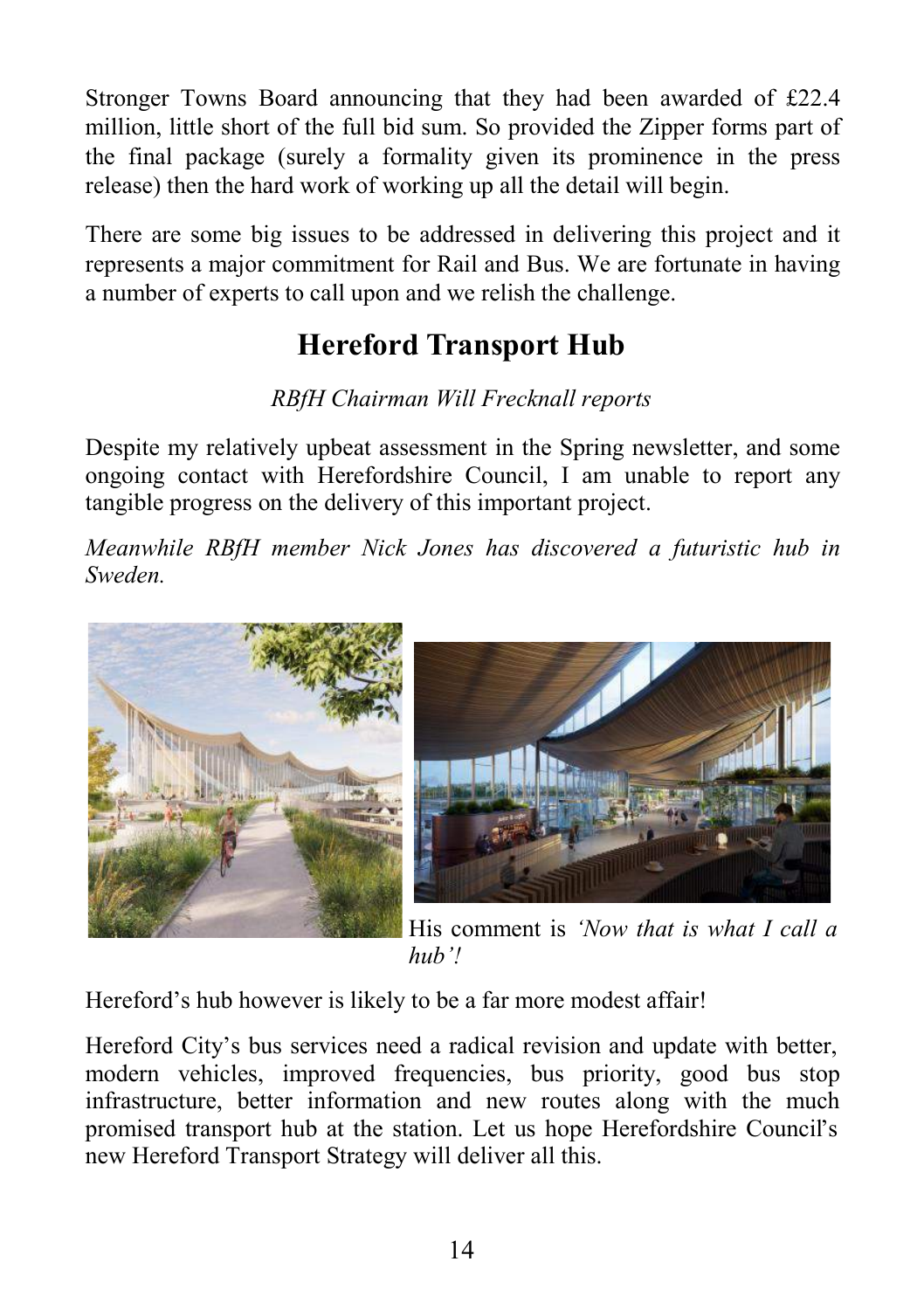## **Kington Calls for Evening and Sunday Buses**

*RBfH Committee member Les Lumsdon reports.*

KLEEN (Kington Local Energy & Environment Network) is campaigning to restore the evening and Sunday buses on the 461/2 bus route between Kington and Hereford. Backed by Rail & Bus for Herefordshire, KLEEN is calling on Herefordshire Council to seize the opportunity provided by the government's Bus Back Better National Bus Strategy. Here is a summary response from Judith Gardner, a member of KLEEN and a Kington Town Councillor.

Since services were cut in 2015, Kington, one of Herefordshire's six market towns has no bus connection with Hereford after 1815 and no connection at all with Leominster - its nearest major centre and railway station. The lack of services significantly constrains local lives and opportunities, for both older as well as younger people. It's an economic as well as a social issue with many unable to commute to Hereford for work opportunities because they simply can't get back at night. The nearby rural population plus villages and hamlets along the route are also affected. For local traders and hospitality providers, post-covid Kington desperately needs its tourism economy boosted – a better bus service will enhance it as a destination, especially for weekend walking breaks.

The campaign is based on compelling local evidence: a public online survey conducted in mid-March received 138 responses within a few days. 78% of respondents say they are likely to use the services. Of these, 37% do not own a car and 25% have no alternative means of transport. The survey also brought to light local demand for the reinstatement of a Kington – Leominster service.

KLEEN's campaign aligns with Herefordshire Council's declaration of a Climate and Ecological Emergency, and the need to provide alternative choices to the car. KLEEN http://kingtonkleen.org.uk/ or [kingtonkleen@gmail.com.](mailto:kingtonkleen@gmail.com) 

You can express your support for KLEEN's campaign by writing to Cllr John Harrington (the portfolio holder for Public Transport in Herefordshire Council… [john.harrington@herefordshire.gov.uk\)](mailto:john.harrington@herefordshire.gov.uk).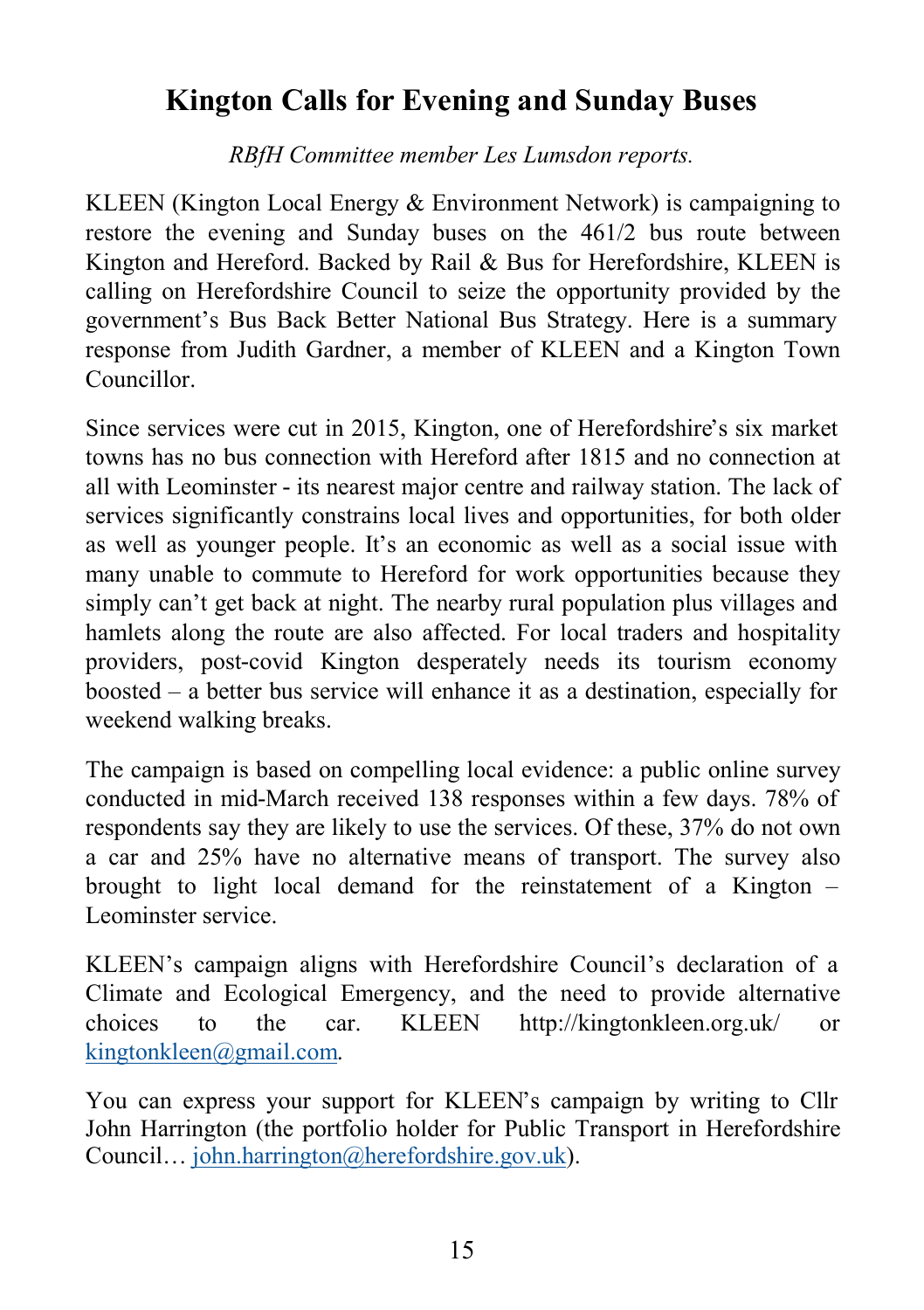## **Update on Herefordshire Buses**

*RBfH Secretary Andrew Pearson gives us an update on bus services*

With the exception of the following all Herefordshire buses have returned to their pre pandemic timetables:

T14 Brecon – Hereford still reduced from 7 to 4 per day in each direction.

71 Hereford – Credenhill M-F early journeys and late Friday service axed. Saturday normal service except 2 late journeys cancelled. Sunday normal service.

72 Hereford – Bobblestock M-F first and last buses and Friday late buses all cancelled. Saturday normal service except last 3 buses axed.

74 Hereford – Newton Farm M-S reduced from every 12 mins to every 20 mins and last bus 18.05. Normal Sunday service.

77 Hereford – College Green – Bobblestock M-S last bus cancelled.

81 Hereford – College Green reduced from half hourly to hourly.

420 DRM Hereford – Bromyard – Worcester reduced from 5 to 4 journeys to Bromyard and 4 journeys from Bromyard – Worcester.

447 Bredwardine – Hereford no service on non-schooldays.

449 Madley – Hereford Normal service M-F schooldays but 2 hourly nonschooldays and Saturdays.

469 Bromyard - Bishops Frome - Hereford now one journey in each direction as early and late journeys scholars only.

476 Ledbury – Hereford still 2 hourly M-S Sunday service returned to normal.

492 Hereford – Leominster still 2 hourly and no Sunday service

674 Bromyard – Ledbury Scholars only.

802 Leintwardine – Hereford Scholars only.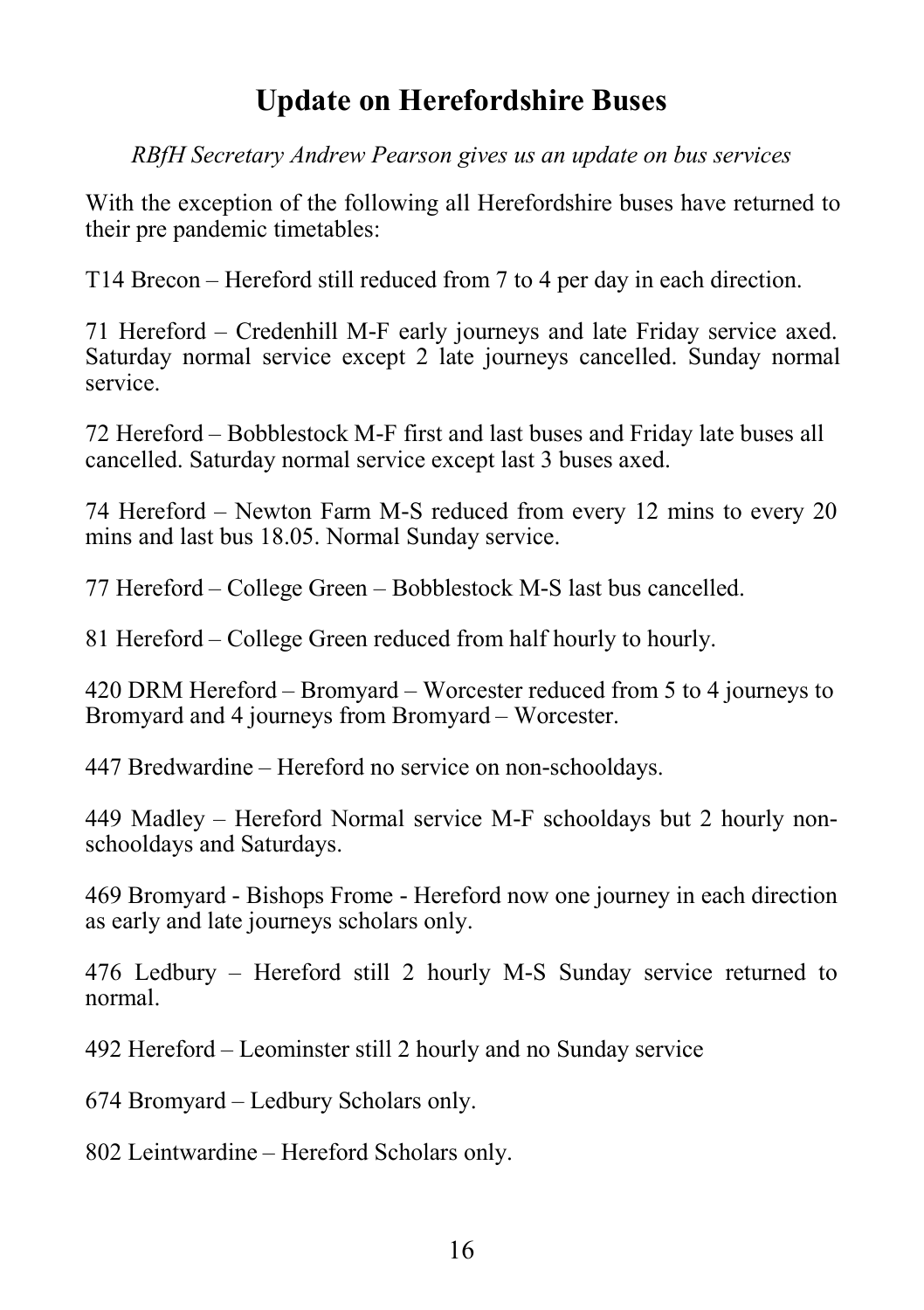# **A Bus Success Story – TrawsCymru**

*A report from across the Border*

TrawsCymru is the brand for a network of medium and long distance express bus routes in [Wales,](https://en.wikipedia.org/wiki/Wales) sponsored by the Welsh Government. It was introduced as a replacement for the TrawsCambria network following a review in 2014. The main recommendation of the review was that TrawsCymru required a strategic all Wales approach. As a result funding of the network was taken on by the Welsh Government,

Since 2014 passenger numbers have shown a very encouraging increase rising from 1.41 million in 2014/15 to 2.46 million in 2019/20. During 2019/20 the Welsh Government continued its 'ground breaking' offer of weekend free travel for all across the TrawsCymru network.

As a result the network carried 501,000 passengers during weekends. That represented an increase of 233% over the three years that the scheme has been in operation.

During 2019/20 over 501,000 passengers were carried during weekends, which compares to 155,000 on weekends during 2016/17 the year before the initiative was first launched, which is an increase of +233% over 3 years.

A passenger survey also revealed that: 62% of passengers stated that free travel on TrawsCymru services on weekends has encouraged them to make more journeys by bus throughout the week.

The weekend free travel scheme has attracted more young people onto the bus network.

82% of passengers stated they were very happy with TrawsCymru® services in general.

From what people said, TrawsCymru has been able to calculate that for each £1 spent subsidising free travel, passengers who travelled were spending on average an additional £3 on local goods and services, thereby supporting local businesses in rural areas and small towns across Wales; 92% of passengers using the services on weekends were resident in Wales. *(Source: TrawsCymru Annual Report 2019/20).*

Interestingly, the Department of Transport report 'Value for money of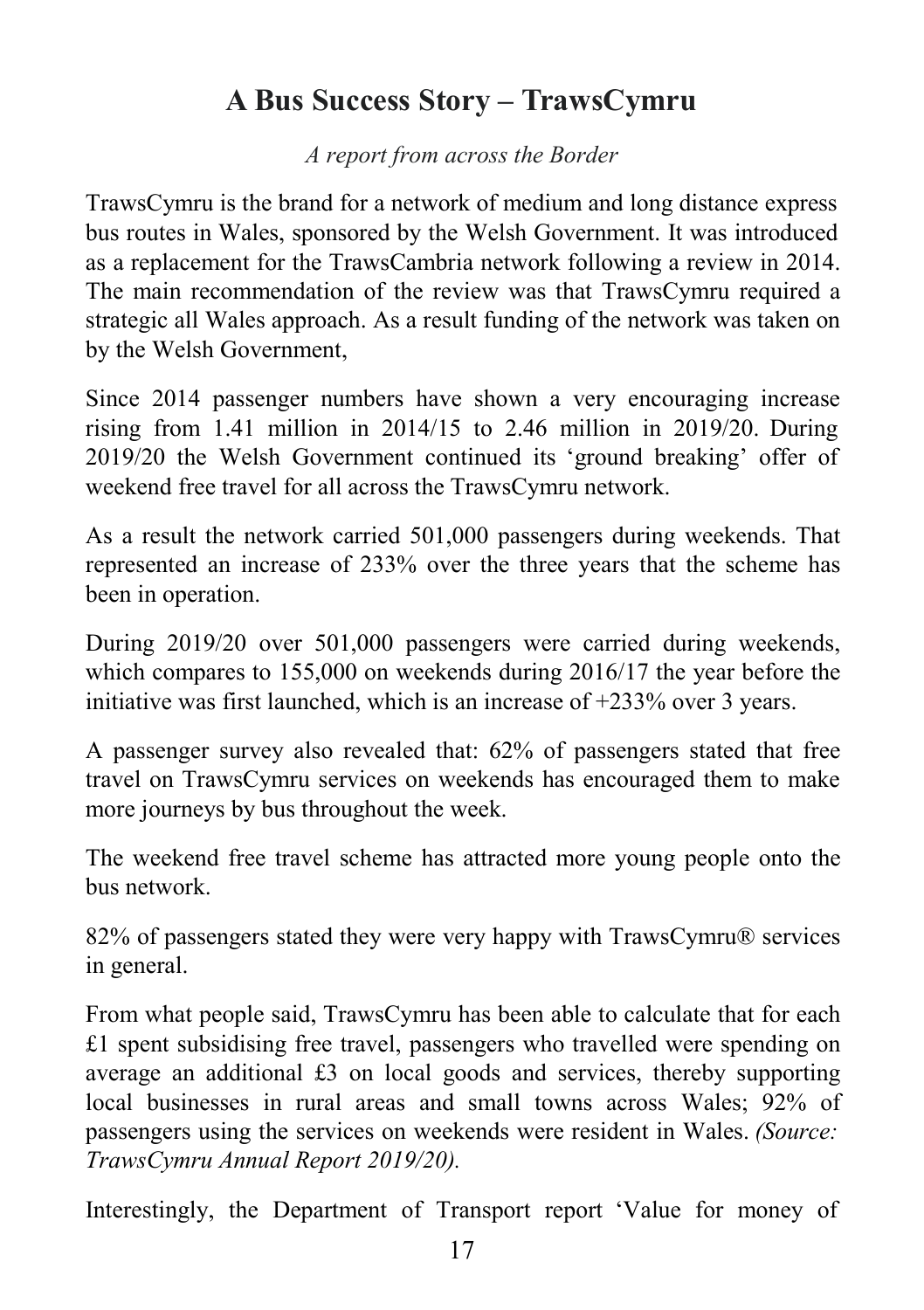tendered Bus Services (2016) concluded that '*Tendered bus services provide a number of benefits to local communities and high value for money overall. They generate between £2 and £2.50 for every £1 of local authority spend'.*  We seem to have gone backwards in England since then whereas Wales has gone progressively forward



*TrawsCymru T4 service to Brecon and Cardiff at Hereford station..*

England has got a long way to go to match such Welsh success in attracting passengers back onto the buses.

#### **From the Archives - Ledbury Viaduct**

The main railway through Ledbury started life in 1845 as a vision for connecting the two cities of Hereford and Worcester. However, it was 1861 before it was finally opened. Although only some twenty-seven and three quarter miles long the Hereford and Worcester Railway involved some heavy engineering feats. Two of these were at Ledbury. Having completed a mile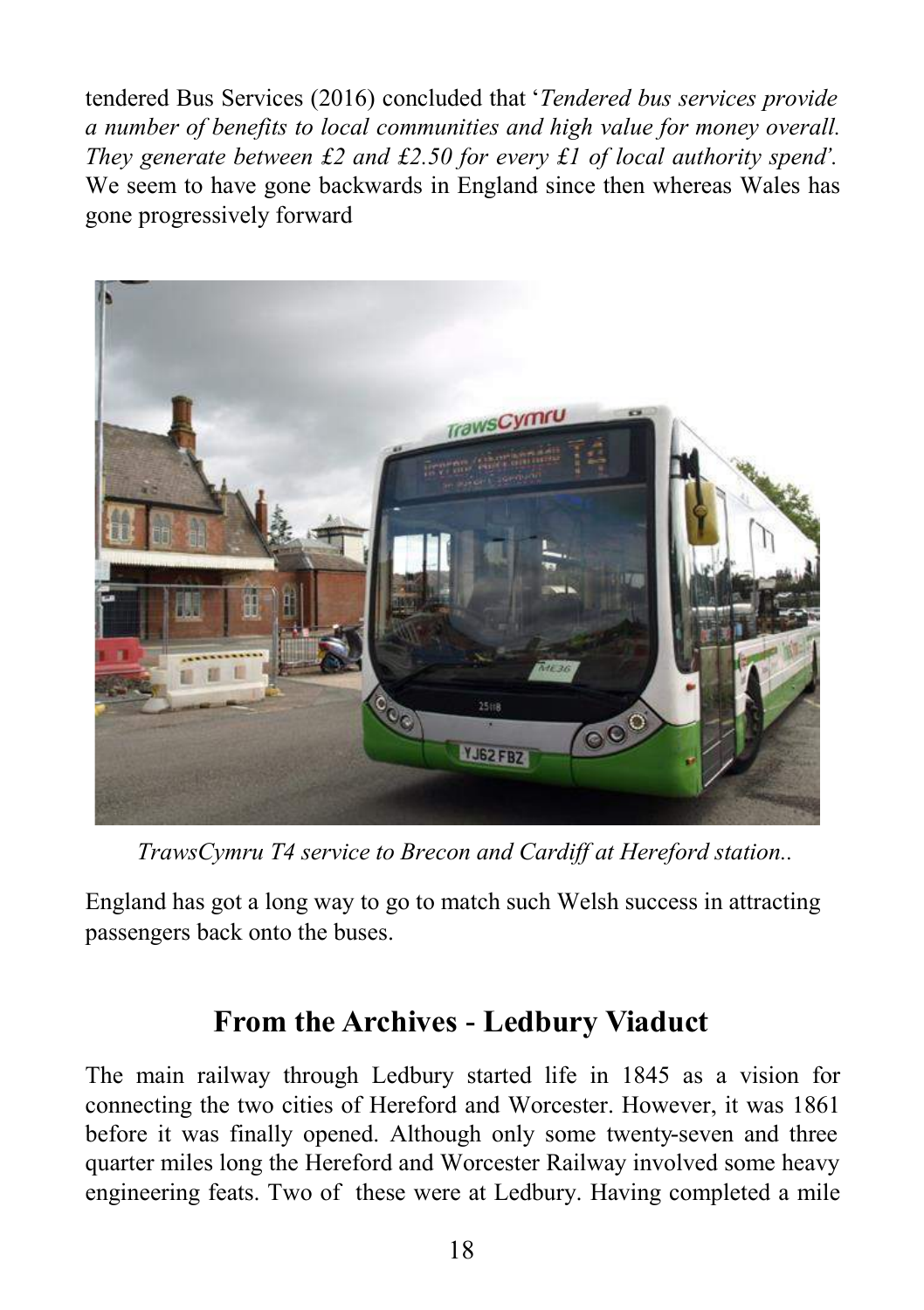long single bore tunnel through the difficult rock of Bradlow Knoll, the railway builders were faced with having to cross the wide valley of the River Leadon.

To overcome this the engineer, Stephen Ballard, built an impressive thirty one arch red brick viaduct. The arches are of a thirty foot span rising to a maximum of seventy five feet, each with a blue engineering brick string course. The total length is three hundred and sixty seven yards. The bricks were reputedly kilned on site but some most probably came from the brickworks of Robert Ballard, Stephen's brother. This brick works was on the site of what is now the UBL cider mill on Little Marcle Lane.



The engineering bricks were made and kilned by girls brought in from Staffordshire where blue bricks were traditionally made. Navvies, carpenters, brickmakers and bricklayers all lived in temporary cabins on the meadows below the viaduct. The whole scene must have been fascinating and quite alien to the inhabitants of Ledbury which was, until the coming of the railway, a small, quiet market town.





*The viaduct across the meadows of the River Leadon: detail of arch showing blue brick string course: archive photo showing viaduct in process of construction. Note the collection of huts on the meadows. (photo David Postle collection)*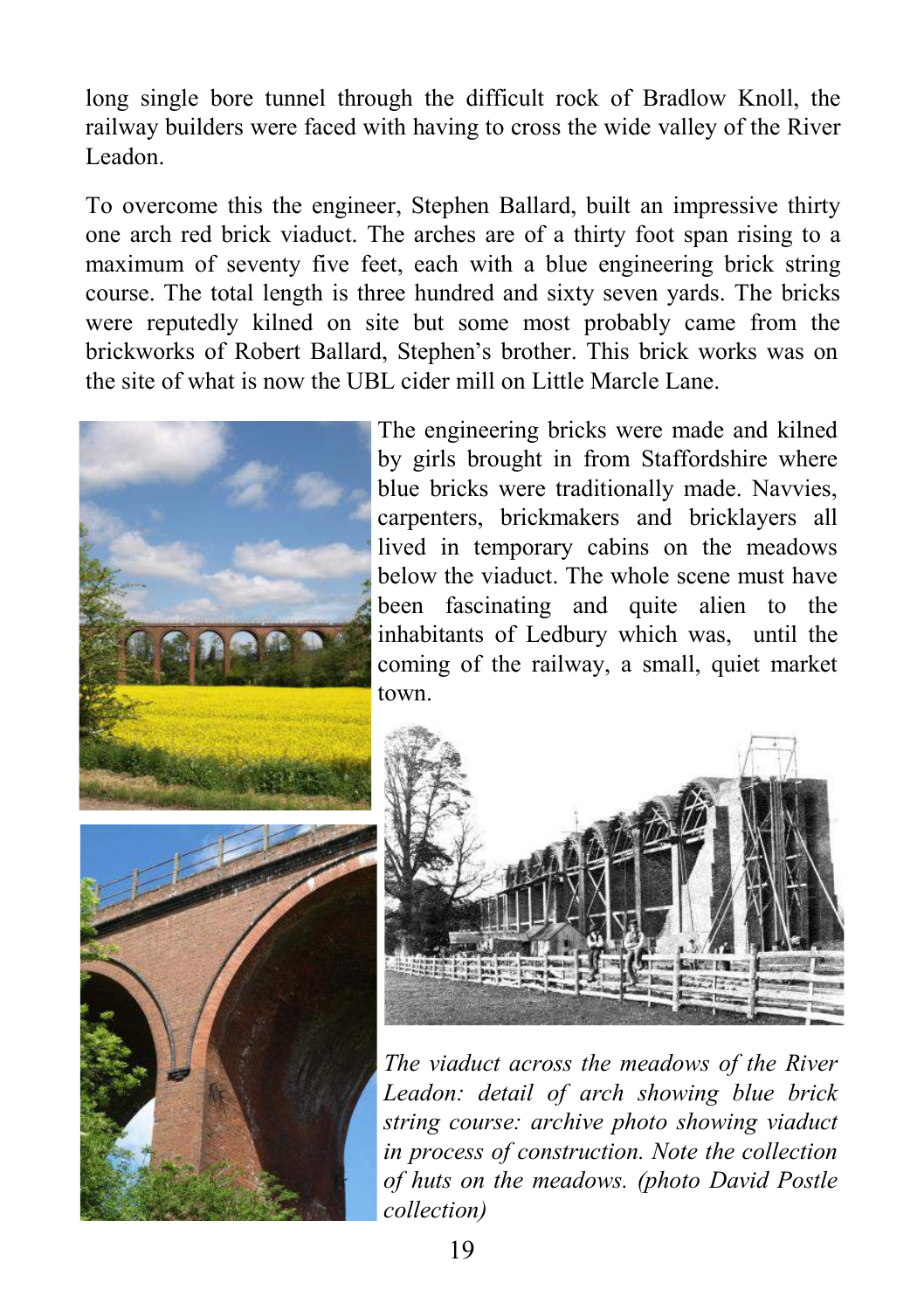## **From the Archives: Bromyard Omnibus**

#### *The Editor recalls*

How many of us remember the Bromyard Omnibus Company, founded and managed by Martin Perry. I first knew Martin when he was a technician in the highways department of Hereford & Worcester County Council. He was never happy working for someone else and from an early stage he had an intense interest in buses. He eventually decided to step out into the big wide world, brought the small garage on Bringsty Common and two minibuses. With these he tendered for some council school contracts and succeeded.

Not one to stay still for long, the lure of big bus operation soon saw him enter the business of bus breaking. There were plenty of old buses hanging around when fleets were modernised and Bromyard Bus Breakers soon came into existence. The buses provided spare parts for a lucrative export business as many of the ex British-colonies and third world companies were still operating Leyland Bedford and Commer vehicles. Hundreds of old buses passed through Martin's business and he kept an accurate history of every one.

The operating side of buses, however, would not leave Martin alone and in the 1970s he set up the Bromyard Omnibus Company. With the Herefordshire Trial area and subsequent national deregulation he found he could successfully bid for council contracts and also run some commercial services. He built up a small mixed fleet of interesting buses and ran services from Bromyard into Hereford, Worcester via Clifton-on-Teme and Ledbury as well as gaining the 417 Ledbury-Worcester service and the 37 Hereford-Ross-on-Wye via Hoarwithy. He also started a Bromyard-Ledbury-Ross-on-Wye service on a Thursday which still runs today between Ledbury and Ross.

At the turn of the century Martin decided on something new. He moved to New Zealand and started up a small rural bus company there, shipping out some of the Dennis Pointer buses in his fleet. The bus breaking business was sold and the Bromyard Omnibus Company ceased to exist. Martin remains a respected member of the PSV Circle and his archives of omnibuses, especially those that operated in rural areas remains extensive. His recent book 'From OBs to Optares' recalls his passion for rural buses.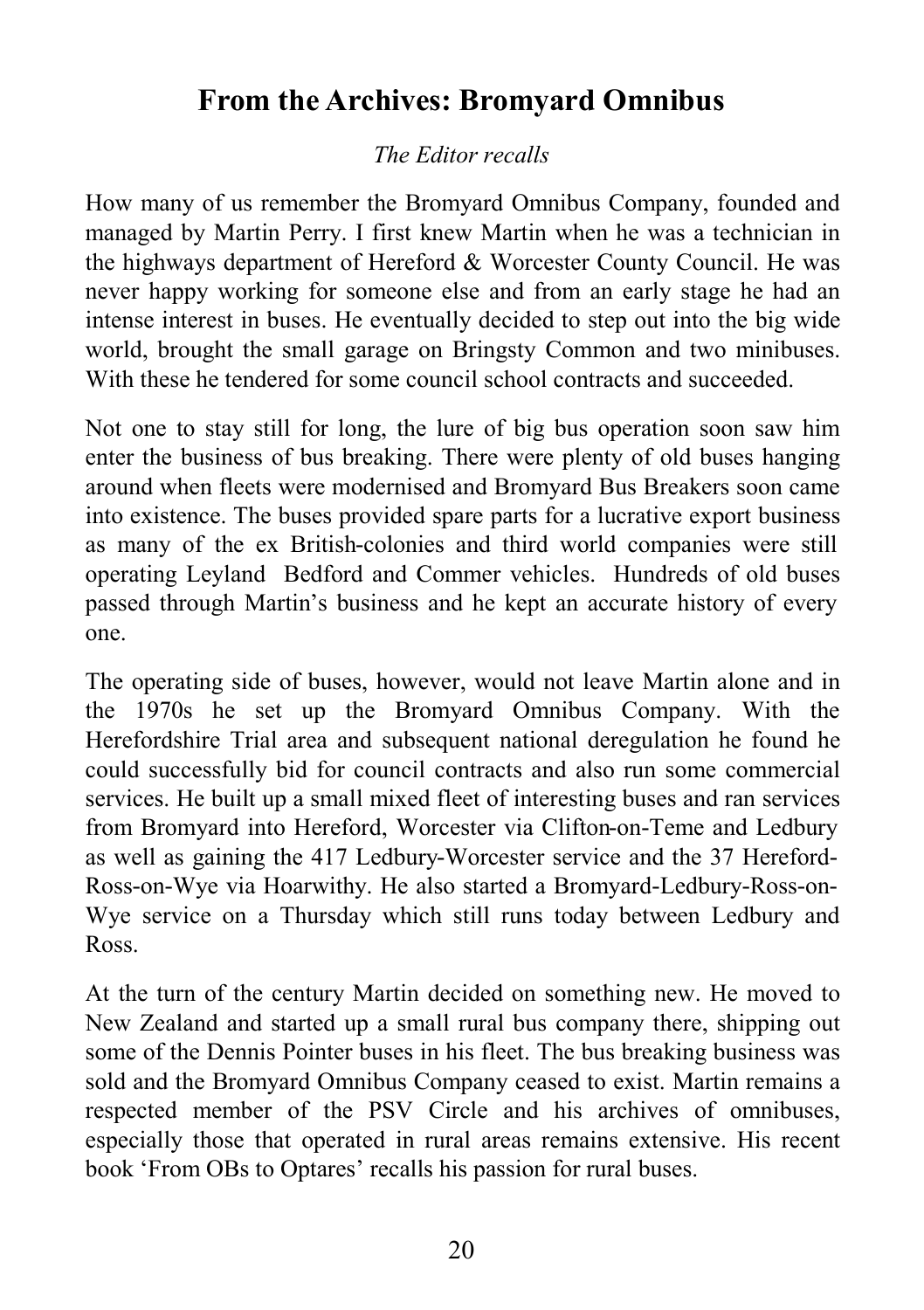

*Pride of the fleet. Martin's Alexander bodied Leyland Leopard at Hereford bus station on the 37 to Ross-on-Wye via Hoarwithy.* 





**MARTIN PERRY HEREFORDSHIRE BUSES** 

**From OBs to Optares** 

*Above: Smartly presented Bromyard Omnibus Company Dennis Pointer at Worcester on the 310 service to Clifton-on-Teme.*

*Right: The cover of Martin's book Herefordshire Buses: From OBs to Optares.*

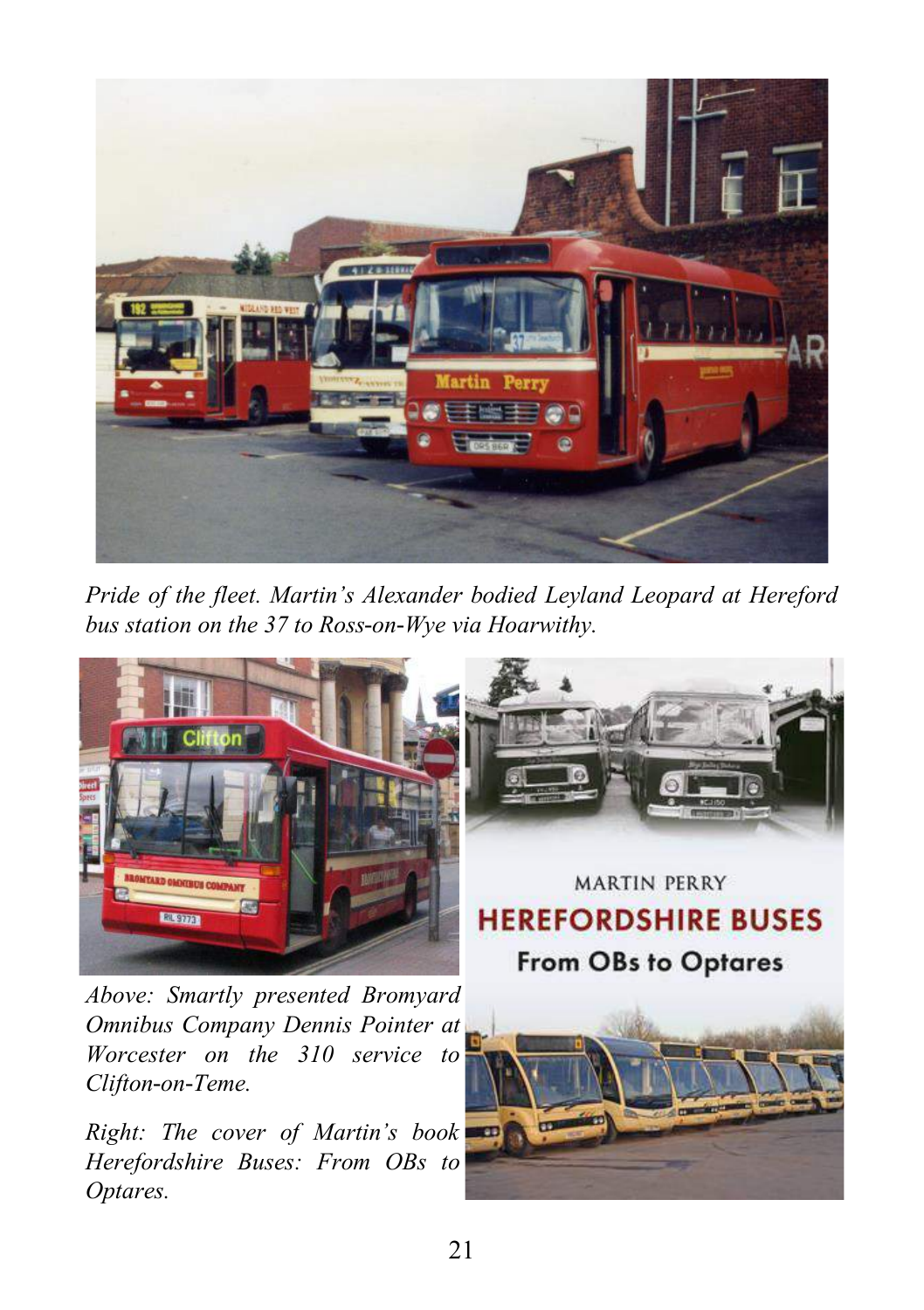#### **Mike Hart Continues His Observations at Ledbury**

Some interesting train movements have taken place over the last three months which have been summarised here.

On the West Midlands Railway Birmingham service, class 172 units are now regularly to be seen. The 172 fleet was first introduced by London Midland for use on the Worcester-Stourbridge-Birmingham Snow Hill-Solihull-Whitlocks End and Shirley lines. The fleet has been undergoing an extensive refurbishment over the past year including interior painting, new carpets, refreshed seat upholstery and the installation of wi-fi and USB ports. They appear to have graduated to the Hereford service to replace the Class 170.

The class 170 continue to put in an appearance. They were introduced by Central Trains in 1999. During November and December 2020, the centre vehicles of the Class 170/6 units have been removed from their consist. They will have a minor refurbishment: along with being reliveried externally, internally the vehicle will be changed to the house colours of their new operator [Cross Country.](https://en.wikipedia.org/wiki/CrossCountry) These vehicles will be used to extend some of their 2-carriage Class 170 units. The Class 170/6 units which remain at West Midlands Trains will be renumbered to reflect them becoming Class 170/5 units, before being moved to East Midlands Railway after the Class 196 units are introduced. This would account for Mike's observation on  $5<sup>th</sup>$  May of one unit repainted in a purple livery. Purple is the new colour for East Midlands Railway which is part of Abellio who also own West Midlands Railway.

On 6<sup>th</sup> April the 15.12 Great Western Railway London-Hereford service was observed with large blue and white lettering on the leading and third and fourth coaches which thanked the NHS workers for their efforts during the crisis.

Turning trains at Ledbury because of late running continues. This happened to West Midlands Railway services on the afternoon of  $5<sup>th</sup>$  and  $14<sup>th</sup>$  May. This had also happened with a Great Western Railway service on the afternoon of  $8<sup>th</sup>$  April. Train service irregularities do seem to be on the increase!

The network rail inspection train was in evidence on  $16<sup>th</sup>$  March,  $19<sup>th</sup>$  April, 11<sup>th</sup> May. Work on the track over the viaduct was to take place from 0005 to 0450 from  $25<sup>th</sup>$  May to  $28<sup>th</sup>$  May. The track was due to be lifted and new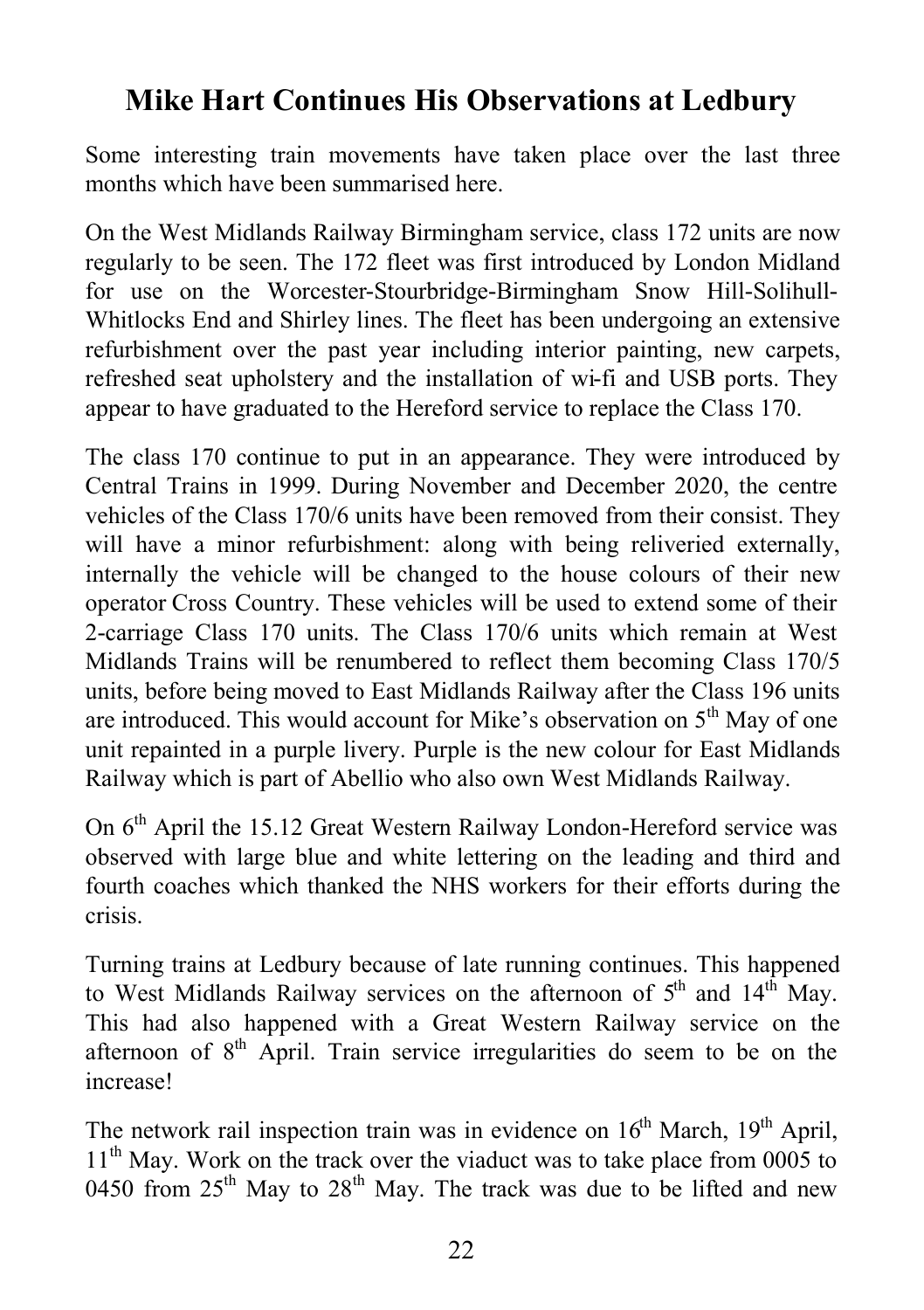

track replaced by machine. Residents were informed as there would be a considerable level of noise during the nights. On  $16<sup>th</sup>$  May between 0130 and 0235 there was a lot of movement and noise and bright lights as materials were brought to site. Since then however, no nocturnal noises have been heard and trains have been running normally so presumably the work has been delayed. Mike has an outstanding enquiry with Network Rail.

On  $19<sup>th</sup>$  June an anonymous train of about ten coaches in blue with red stripe and two or three in a lighter colour went up through Ledbury hauled by a powerful diesel locomotive. Any guesses or info?

#### **Much Optimism in Ewyas Harold & Pontrilas**

There is much optimism and excitement in Ewyas Harold and Pontrilas It was twenty-eight years ago that a report was published on the possibilities for reopening Pontrilas railway station between Hereford and Abergavenny. Since then momentum has gathered, fuelled by an increase in population in the area and the setting up by government of a 'Restoring Your Railway' fund.